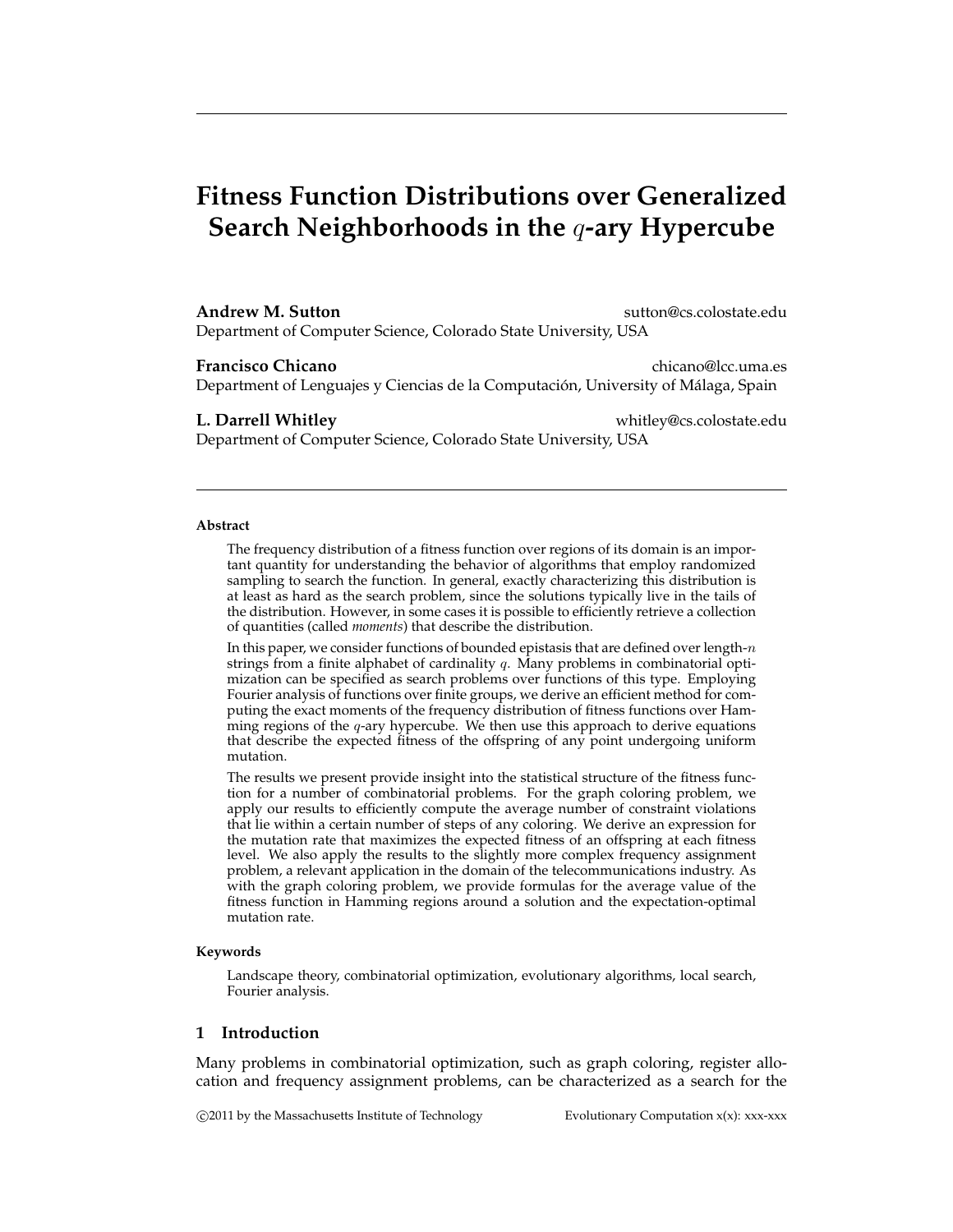extremum of a real-valued function over the set of length-n strings over a  $q$ -ary alphabet. Local search algorithms and mutation-based evolutionary algorithms for such problems can be viewed as processes that perform a biased random walk on the q-ary hypercube graph. Characterizing the frequency distribution of fitness values over regions of this graph is thus an important part of understanding the behavior of such algorithms and the influence of problem structure on this behavior.

In this paper we derive a method for the efficient calculation of exact statistical moments of the frequency distribution of fitness function values over Hamming regions of the  $q$ -ary hypercube provided that the function is bounded epistatically by a constant. The retrieval of these moments provides insight into the local structure of the search space and can be used to describe the fitness of states that lie within a certain distance of any given state. Our aim is to provide a framework for studying the statistical structure of local regions of the search space for a broad class of combinatorial optimization problems. This framework is directly relevant to the theory of randomized search heuristics such as evolutionary algorithms, simulated annealing, and variants of randomized local search (hill-climbing). For the graph coloring problem and the frequency assignment problem, we derive specific equations that model the fitness statistics of states sampled by the move and mutation operators of such algorithms.

We present a direct computation of the exact statistics (e.g. mean, variance, and skew) of the distribution of fitness values over regions of the search space for problems over strings. As long as the epistasis of the fitness function is bounded by a constant, our method has polynomial complexity even when the cardinality of the region grows as an exponential in  $n$ . Subsequently, we use this result to determine an exact calculation of the *expected fitness* of an offspring parameterized by mutation rate from any given point. Aside from working out the statistics of the fitness of an offspring of a state undergoing mutation in an evolutionary algorithm, it also allows one to compute exactly the rate that results in the maximal expected fitness at any point. We see that the resulting expression illuminates the behavior of mutation on combinatorial problems such as graph coloring and the frequency assignment problem. Currently, our results are mainly of theoretical interest, however we also discuss some different ways they could eventually be used in practice to design more principled algorithms.

This paper generalizes the work of Sutton et al. (2012) who presented a polynomial-time algorithm for computing the moments of pseudo-Boolean functions over regions in the Boolean hypercube, i.e., for  $q = 2$ . We will generalize this result to complex, epistatically bounded functions over strings from a finite alphabet of  $q$  elements where  $q$  is  $O(1)$  and the corresponding adjacency is the generalized Hamming graph (i.e., the  $q$ -ary hypercube). This paper also generalizes a result of Heckendorn (2002) who derived a polynomial-time algorithm for obtaining the summary statistics of the fitness function distribution over the entire search space when  $q = 2$ .

The remainder of the paper is organized as follows. In the next section, we introduce some technical preliminaries and show that fitness functions over  $q$ -ary strings can be written in a Fourier function basis expansion. In Section 3, we relate this Fourier analysis to the Hamming adjacency by proving that the Fourier basis functions are eigenfunctions of generalized Hamming adjacency matrices. This allows us to closely study the statistical relationship between the fitness function and Hamming regions in the q-ary hypercube. In Section 4 we apply these results to obtain an efficient algorithm for computing moments of the fitness distribution over arbitrary Hamming regions. We then turn our attention to uniform mutation in the  $q$ -ary hypercube. Specifically, in Section 5 we apply our results to derive equations that express the expected fitness of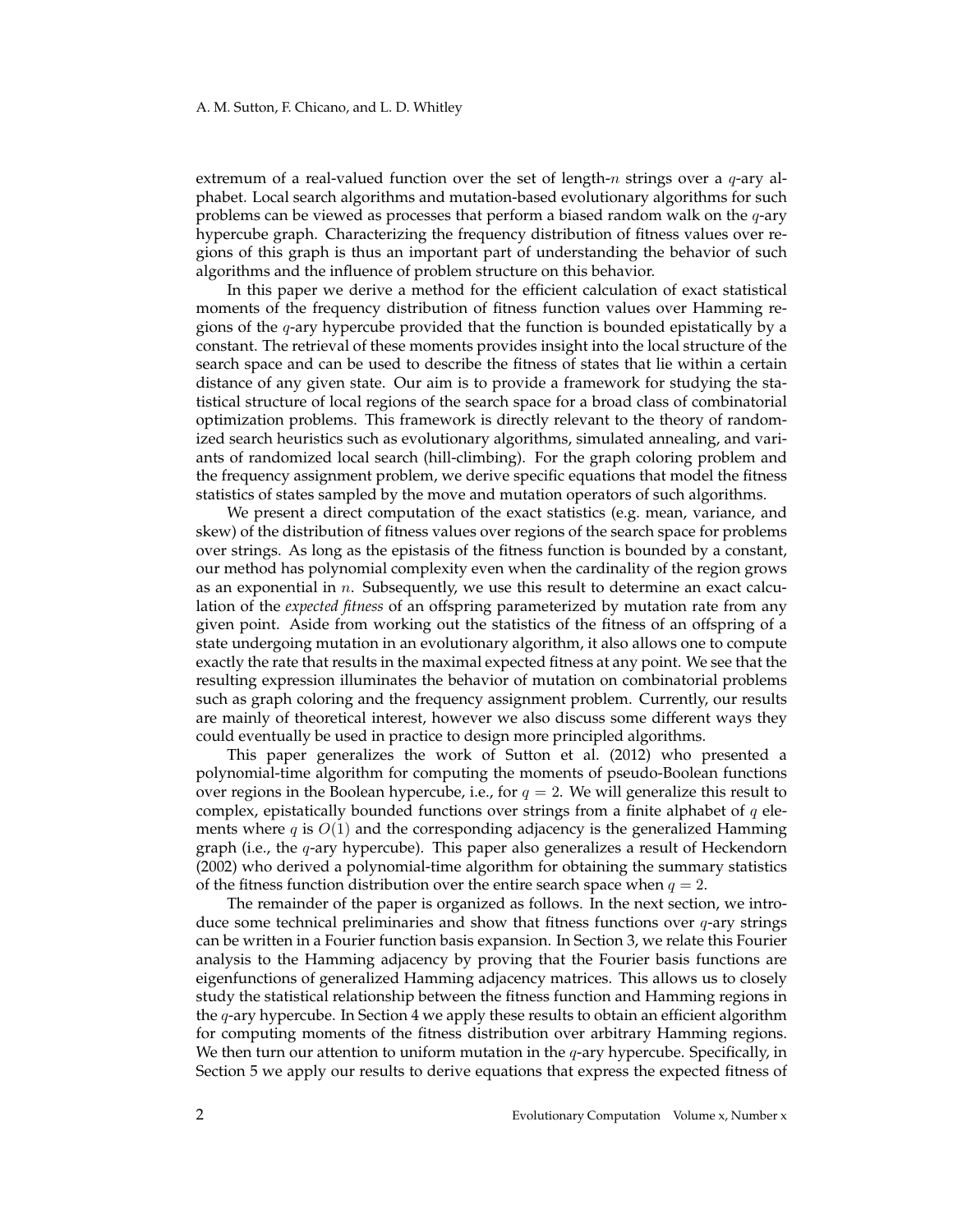an offspring of an arbitrary state undergoing mutation as a function of rate. We then show how the results introduced in this paper can be immediately applied to two specific combinatorial problems, graph coloring and the frequency assignment problem in Sections 6 and 7, respectively. Finally, in Section 8 we conclude the paper.

## 2 Fourier Analysis of Fitness Functions over  $\Sigma_q^n$

Let  $\Sigma_q$  denote an alphabet of cardinality q. We are interested in functions over  $\Sigma_q^n$  the set of length-n strings over  $\Sigma_q$ . Combinatorial optimization problems typically have a real-valued fitness function. We will be slightly more general and work with complex functions over  $\Sigma_q^n$ . This makes the analysis somewhat more natural.

Let f be a complex function over  $\Sigma_q^n$ . Without loss of generality, we associate the symbols of the alphabet with an element of  $\mathbb{Z}_q$ : the cyclic group of integers under addition modulo q. We can then appeal to tools from group theory to express  $f$  in its group-theoretic Fourier expansion. Let  $G$  be the finite Abelian group

$$
G = \underbrace{\mathbb{Z}_q \oplus \mathbb{Z}_q \oplus \cdots \oplus \mathbb{Z}_q}_{n},\tag{1}
$$

where addition is component-wise. This is the  $n$ -way direct product<sup>1</sup> of cyclic groups of order  $q$ . Since we have associated the symbols of the  $q$ -ary alphabet with the elements of the cyclic group  $\mathbb{Z}_q$  (which have additional algebraic structure), we can, without loss of generality, express f as a function over G. The set of all complex functions  $\{f : G \to \mathbb{C}\}\$ is an inner product space with operation

$$
\langle f, g \rangle = \sum_{x \in G} f(x) \overline{g(x)},
$$

where the overline denotes complex conjugation. This inner product space has a complete orthonormal Fourier basis given by the set of functions { $\varphi_a : a \in G$ }, where

$$
\varphi_a(x) = \prod_{i=1}^n \exp\left(\frac{2\pi\sqrt{-1}a[i]x[i]}{q}\right).
$$

The notation  $x[i]$  denotes the *i*-th element of the vector  $x \in G$ . When  $q = 2$ , this is equivalent to the Walsh basis expansion (Rana et al., 1998; Heckendorn, 1999; Sutton et al., 2012). In that particular case, the functions are real-valued (since the 2's cancel and  $\exp(\pi\sqrt{-1}) = -1$ ). However, when  $q > 2$ , the Fourier functions become complex.

For simplicity, we will express the above complex exponential function as a primitive q-th *root of unity*. A complex number z is a q-th *root of unity* when z satisfies the equation  $z^q = 1$ . Furthermore, a q-th root of unity is called *primitive* when there is no such  $0 < k < q$  such that  $z^k = 1$ . In this paper, we will often appeal to the following simple fact entailed by the properties of a geometric series: if  $z$  is a  $q$ -th root of unity for  $q > 1$ , then

$$
\sum_{\ell=0}^{q-1} z^{\ell} = \frac{z^q - 1}{z - 1} = 0.
$$
 (2)

<sup>&</sup>lt;sup>1</sup>The direct product of groups is defined as the Cartesian product of the groups under element-wise group operation. In other words, given two groups  $(X, \bullet)$  and  $(Y, \star)$ , an element  $(x, y) \times (x', y') \in (X, \bullet) \oplus (Y, \star)$ is given by  $(x \bullet x', y \star y')$ .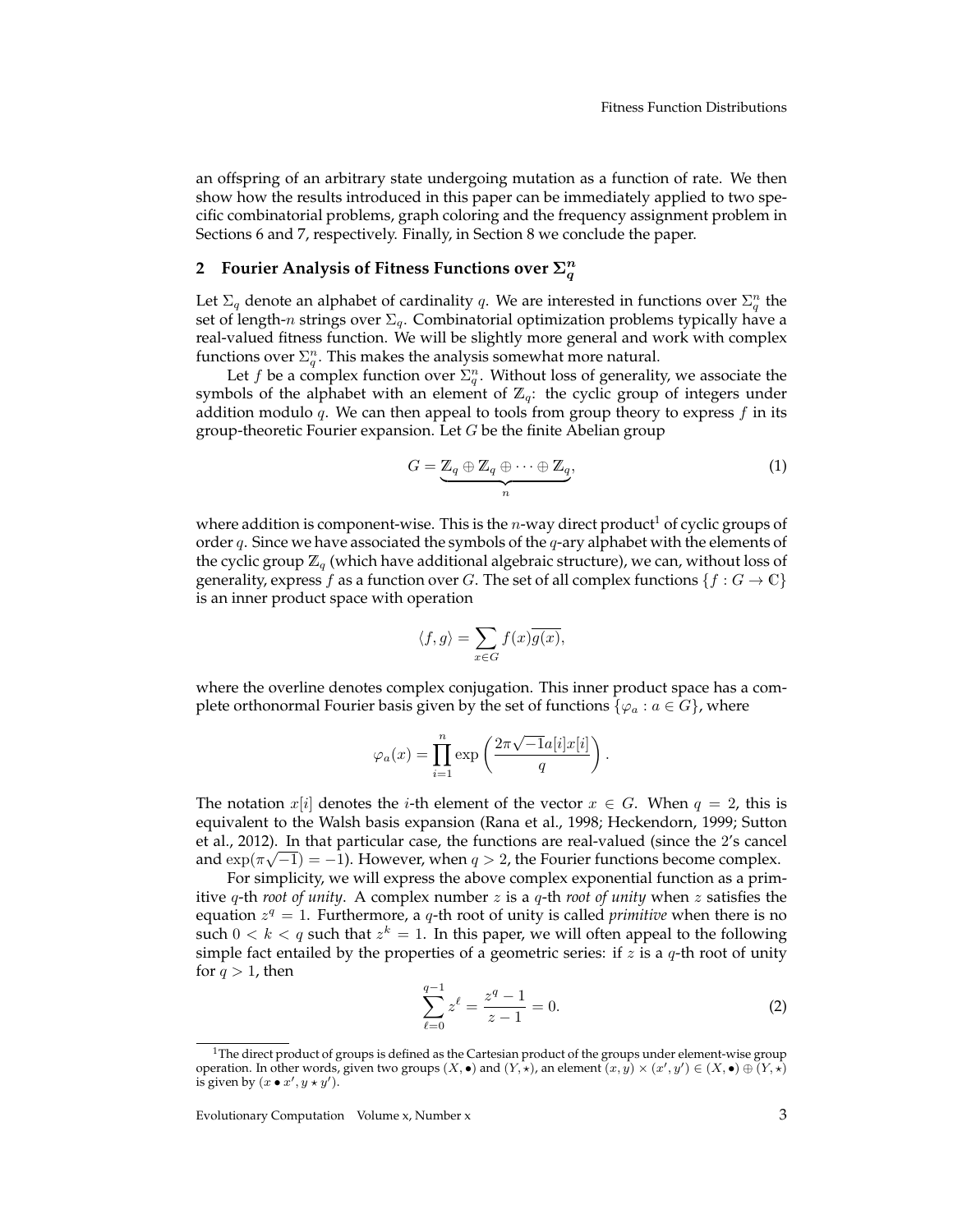We define

$$
\omega_q = \exp\left(\frac{2\pi\sqrt{-1}}{q}\right).
$$

Clearly  $\omega_q$  is a primitive q-th root of unity. The Fourier functions can thus be expressed in terms of this primitive root of unity:

$$
\varphi_a(x) = \prod_{i=1}^n \omega_q^{a[i]x[i]}.
$$

#### **2.1 Some Useful Properties of Fourier Analysis**

As we have already seen, any complex function  $f : G \to \mathbb{C}$  belongs to the inner product space of functions spanned by the orthogonal Fourier basis; we can write  $f$  in its Fourier basis expansion

$$
f(x) = \sum_{a \in G} z_a \varphi_a(x). \tag{3}
$$

Furthermore, since  $\varphi_a$  also lives in the space of complex functions over G, it is straightforward to show that

$$
z_a = \frac{1}{|G|} \langle f, \varphi_a \rangle.
$$
 (4)

One useful property is that, as in the special case of the Walsh coefficients, the zeroth Fourier function is constant. Denote as  $\varphi_0$  the function corresponding to the zero element  $a = (0, 0, \ldots, 0)$ . Then

$$
\varphi_0(x) = \prod_{i=1}^n \omega_q^{x[i]\cdot 0} = \prod_{i=1}^n 1 = 1.
$$
 (5)

This implies that  $z_0$  is the average value of f over  $G$ :

$$
z_0 = \frac{1}{|G|} \langle f, \varphi_0 \rangle = \frac{1}{|G|} \sum_{x \in G} f(x) = \underset{x \in G}{\text{avg}} \{ f(x) \}. \tag{6}
$$

We also have the following orthogonality property.

$$
\sum_{x \in G} \varphi_a(x) = \begin{cases} |G| & \text{if } a = (0, 0, \dots, 0); \\ 0 & \text{otherwise.} \end{cases}
$$
 (7)

This is easy to prove by straightforward manipulation, for example, see Terras (1999, page 169).

In this paper, we will often take advantage of the Fourier spectral properties of fitness functions that have bounded epistasis. We now make this concept rigorous.

**Definition.** *A function*  $f : G \to \mathbb{C}$  *is* epistatically bounded by k *if it can be expressed as the sum of functions that each depend on at most* k *positions of their argument.*

Epistatically bounded fitness functions arise from combinatorial problems that are structures built from components of bounded size. For example, the fitness function for many graph-theoretic problems can be expressed as the sum of sub-functions over each edge.

In the lemma that follows, we will make brief use of the following concept of *sequence projection*. We will denote by |a| the number of nonzero elements of  $a \in G$ .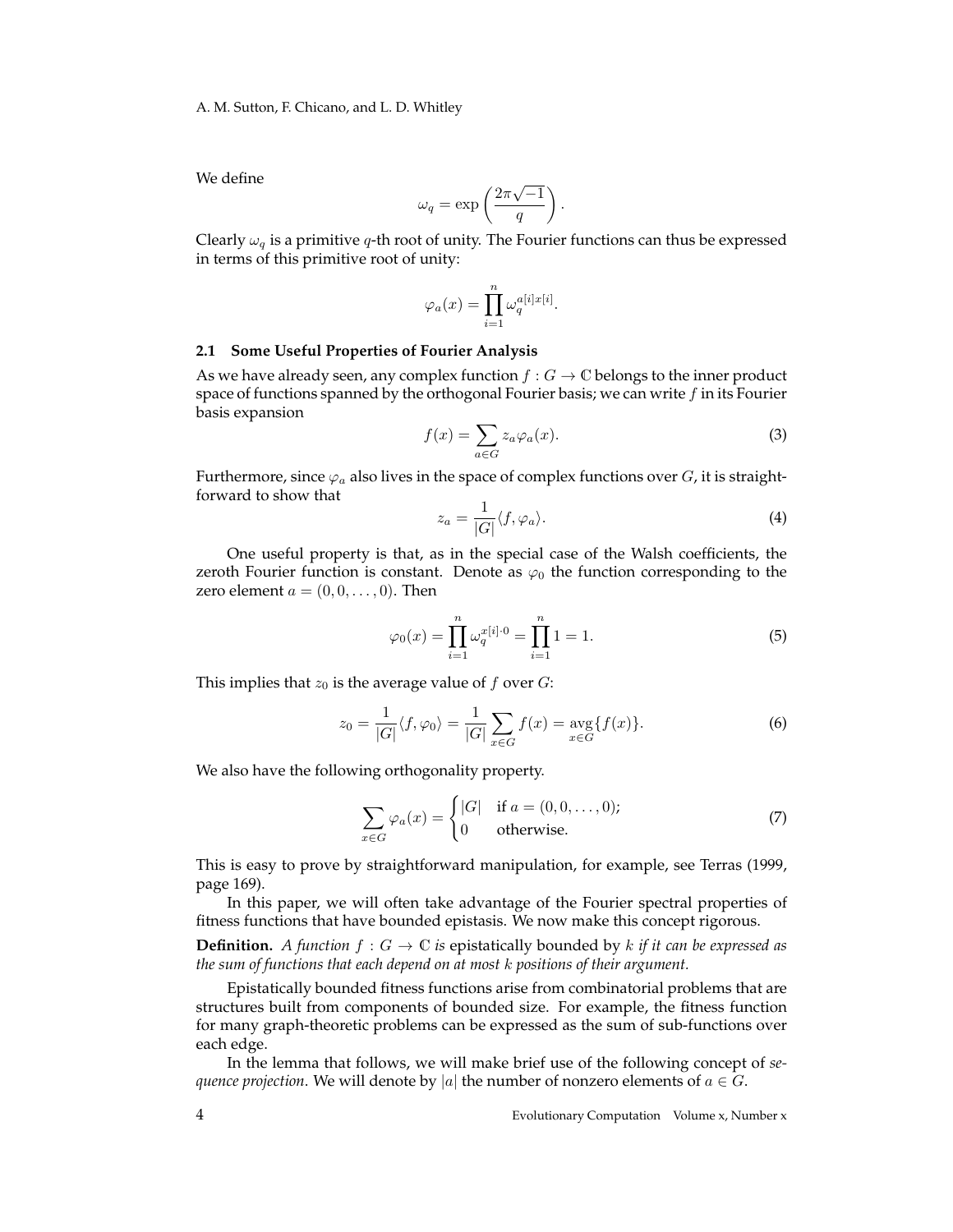**Definition.** *The* projection *of a length-*n *sequence* x *onto a length-*n *sequence* b *is the length-* |b| *sequence*

$$
\text{proj}_b(x) = (x[i_1], x[i_2], \dots, x[i_{|b|}])
$$

*where*  $i_j$  *is the position of the j-th nonzero element of b.* 

We are now ready to prove the following lemma.

**Lemma 1.** *Let*  $a, b \in G$ *. Suppose*  $g_b : G \to \mathbb{C}$  *is a function such that, for all*  $x, y \in G$ *,* 

$$
\text{proj}_b(x) = \text{proj}_b(y) \implies g_b(x) = g_b(y).
$$

*Then we have*

$$
|a|>|b| \implies \langle g_b, \varphi_a \rangle = 0.
$$

*Proof.* By definition of the inner product,

$$
\langle g_b, \varphi_a \rangle = \sum_{x \in G} g_b(x) \overline{\varphi_a}(x)
$$

Since  $|a| > |b|$  there must be some element u such that  $a[u] \neq 0$  and  $b[u] = 0$ . We can rewrite the inner product as

$$
\langle g_b, \varphi_a \rangle = \sum_{j=0}^{q-1} \sum_{x:x[u]=j} g_b(x) \prod_{i=1}^n \omega_q^{-a[i]x[i]}
$$
  
= 
$$
\sum_{j=0}^{q-1} \omega_q^{-a[u]j} \sum_{x:x[u]=j} g_b(x) \prod_{i=1}^{u-1} \omega_q^{-a[i]x[i]} \prod_{i=u+1}^n \omega_q^{-a[i]x[i]}.
$$
 (8)

Let  $x, y \in G$  such that x and y only differ in position u. Since  $b[u] = 0$ , we have  $\text{proj}_b(x) = \text{proj}_b(y)$  and, by supposition,  $g_b(x) = g_b(y)$ . Hence, for any  $j \in \{0, 1, ..., q - 1\}$ 1},

$$
\sum_{x:x[u]=j} g_b(x) \prod_{i=1}^{u-1} \omega_q^{-a[i]x[i]} \prod_{i=u+1}^n \omega_q^{-a[i]x[i]} = \sum_{x:x[u]=0} g_b(x) \prod_{i=1}^{u-1} \omega_q^{-a[i]x[i]} \prod_{i=u+1}^n \omega_q^{-a[i]x[i]}.
$$

We can use this property to rewrite the sum in Equation (8) over  $g_b(x)$  so it no longer depends on the index  $j$ ,

$$
\langle g_b, \varphi_a \rangle = \left( \sum_{j=0}^{q-1} \omega_q^{-a[u]j} \right) \left( \sum_{x:x[u]=0} g_b(x) \prod_{i=1}^{u-1} \omega_q^{-a[i]x[i]} \prod_{i=u+1}^n \omega_q^{-a[i]x[i]} \right)
$$
  
= 0 by Equation (2).

The final equality comes from the geometric series and the fact that  $\omega_q^{-a[u]}$  is a  $q$ -th root of unity since  $a[u] \neq 0$ . П

Since epistatically bounded functions are composed of precisely the type of function in the statement of Lemma 1, we may use its result to prove the following theorem, which imposes a constraint on the location of the nonzero Fourier coefficients of any function over  $G$  with bounded epistasis.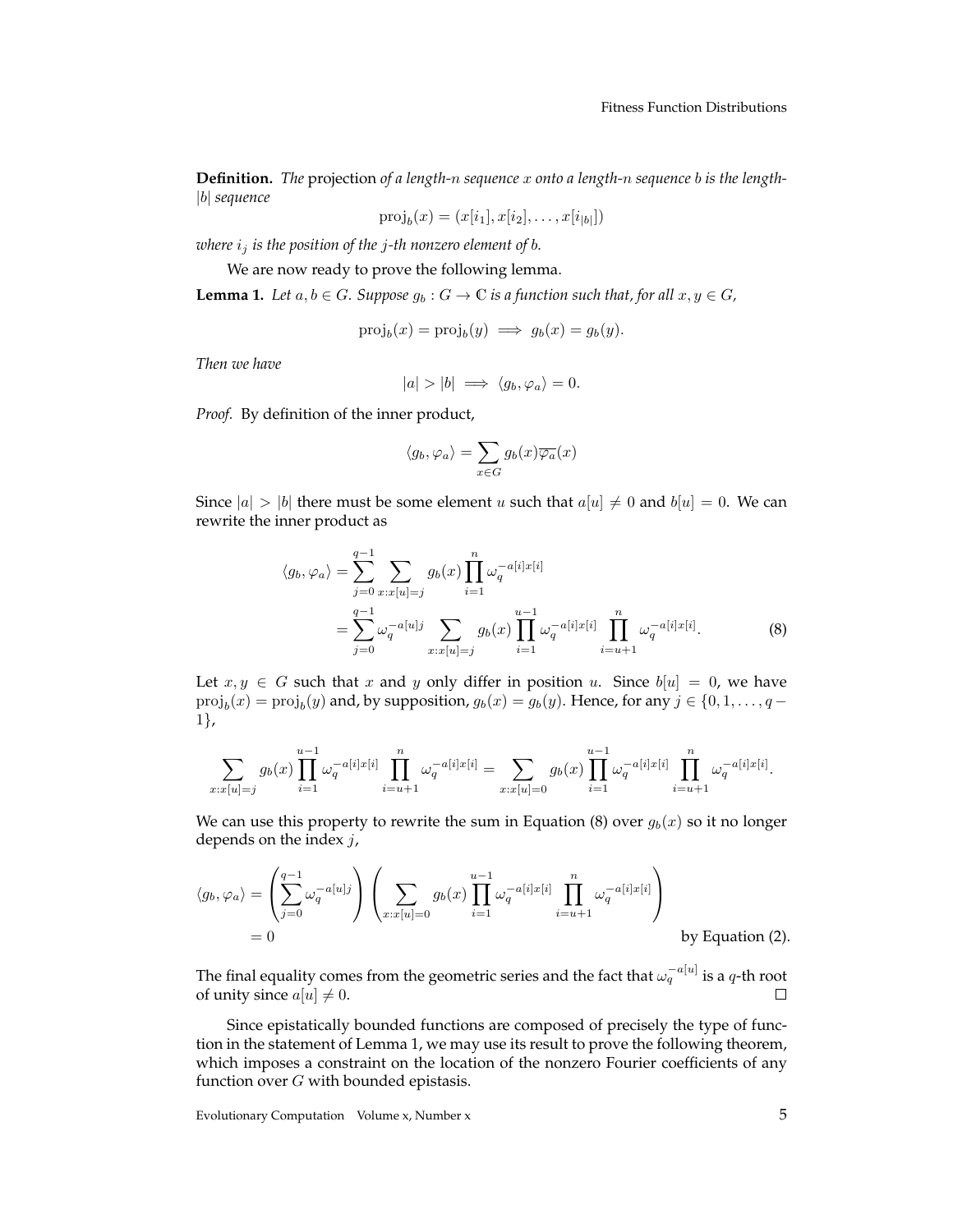**Theorem 1.** *Suppose* f *is epistatically bounded by* k. Let  $a \in G$  *and let*  $z_a$  *be the Fourier coefficient corresponding to* a*. We have*

$$
|a| > k \implies z_a = 0.
$$

*Proof.* We have

$$
z_a = \frac{1}{|G|} \langle f, \varphi_a \rangle = \frac{1}{|G|} \left\langle \left( \sum_{i=1}^m g^{(i)} \right), \varphi_a \right\rangle
$$

where  $g^{(i)}$  depends on at most  $k$  positions. Rewriting,

$$
z_a = \frac{1}{|G|} \sum_{i=1}^m \langle g^{(i)}, \varphi_a \rangle = 0.
$$

The final equality follows from Lemma 1.

Epistatically bounded functions thus have sparse representations in the Fourier basis. Indeed, we can immediately bound the number of nonzero coefficients for an epistatically bounded function.

**Corollary 1** (to Theorem 1)**.** *If* f *is epistatically bounded by* k*, the number of nonzero Fourier*  ${\it coefficients}$  for  $f$  is bounded from above by  $O(n^k(q-1)^k)$ . Moreover, if  $f$  can be written as the sum of  $m=o(n^k)$  functions that each depend on at most  $k$  positions, the count of nonzero Fourier coefficients for  $f$  is bounded from above by  $O(mq^k).$ 

#### **3 Hamming Regions in the** q**-ary Hypercube**

Randomized local search and many evolutionary algorithms employ elementary moves or mutation operators to locally sample the set of states by performing small perturbations on current states to construct similar neighboring states. For a given current state x, the *neighborhood* of x is defined as  $N(x)$  which is the set of states reachable from  $x$  by a single move or mutation.

Associated with N is the *adjacency matrix*: a square matrix with each row (and each column) corresponding to a unique state where

$$
A_{xy} = \begin{cases} 1 & \text{if } y \in N(x); \\ 0 & \text{otherwise.} \end{cases}
$$

In the case where the state set is length-n strings over a q-ary alphabet, A is a  $q^n$  ×  $q^n$  matrix. Though it is always possible to express N in terms of such a matrix, the analysis can become unwieldy in general because the size of the matrix grows as an exponential in  $n$ . However, since we have characterized the state space as a group  $G$ , where  $G$  is defined in Equation  $(1)$ , it is possible to use a more compact, group theoretic specification of  $N$ . In particular we can define some neighborhoods  $N$  using a fixed set of d unique group elements  $S = \{s_1, s_2, \ldots, s_d\}$  where  $s_i \in G$ . In this case, for any  $x \in G$ ,

$$
N(x) = \{x + s_1, x + s_2, \dots, x + s_d\}.
$$

The underlying neighborhood graph is isomorphic to the Cayley graph of the subgroup of G generated by S. Indeed, if S generates G, then the underlying neighborhood graph is connected.

 $\Box$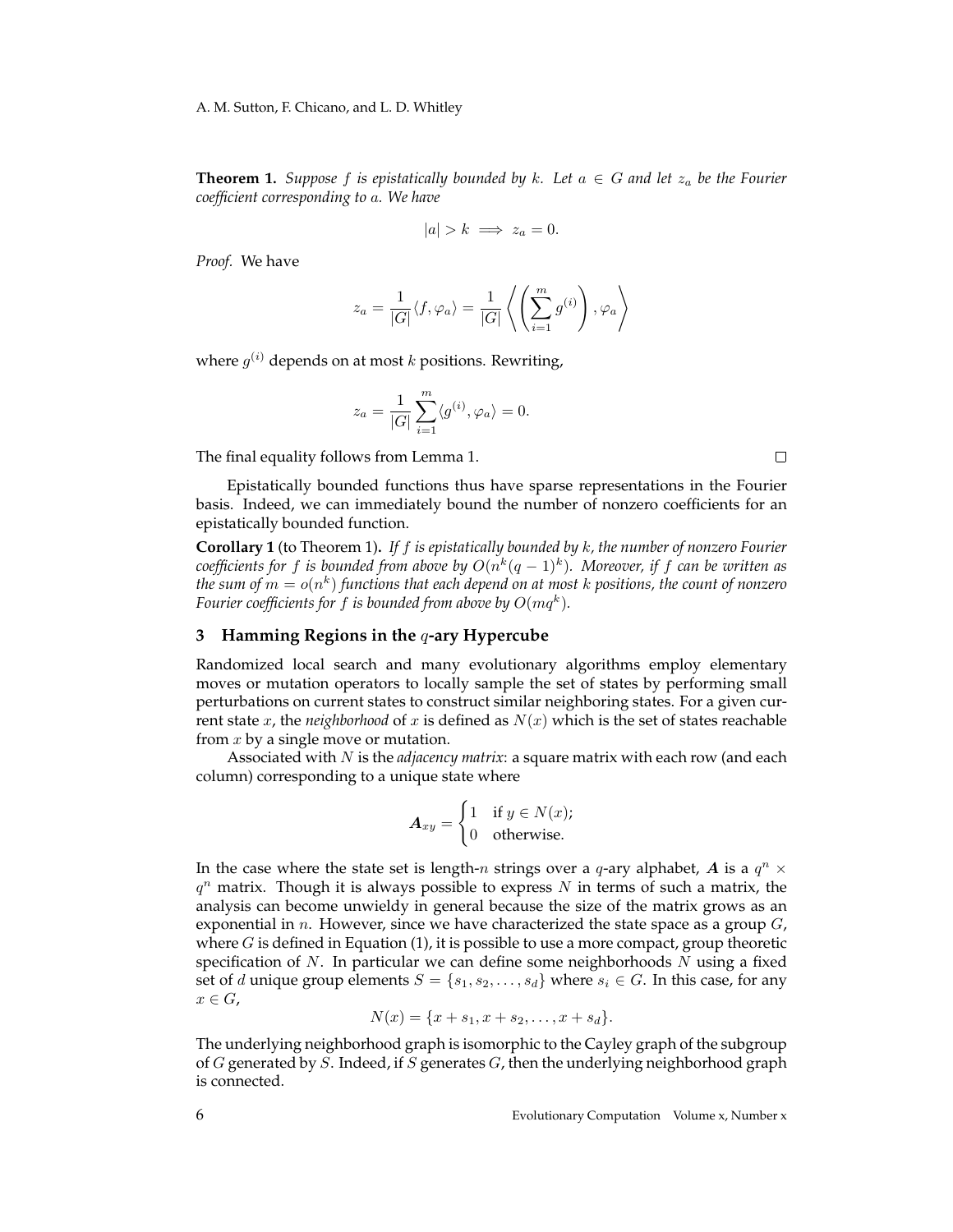The adjacency matrix A is a  $|G| \times |G|$  matrix and can be viewed as a linear operator that acts on the function space  $\{f : G \to \mathbb{C}\}$ . In particular, let g be any complex function over G. The image of g under A, denoted  $Ag$ , is also a complex function over G where

$$
Ag(x) = \sum_{y \in G} (A_{xy}) g(y) = \sum_{y \in N(x)} g(y).
$$
 (9)

When the neighborhood operator can be described in terms of a fixed set  $S$  of group elements, we can make some statements about the Fourier functions and their relationship to the adjacency matrix. We say a function  $g: G \to \mathbb{C}$  is an *eigenfunction* of the adjacency matrix  $A$  when the following equation holds

$$
\mathbf{A}g(x) = \lambda g(x) \qquad \text{for all } x \in G,
$$

where  $\lambda$  is a scalar value. This simply means that the function obtained by applying the linear operator A to g evaluated at state x is directly proportional to g evaluated at x with proportionality constant  $\lambda$ . We say that a function  $f : G \to \mathbb{C}$  is elementary in the context of the adjacency matrix  $\boldsymbol{A}$  when we can find a constant value  $\boldsymbol{b}$  such that the new function  $f - b$  is an eigenfunction of A (Reidys and Stadler, 2002). We are now ready to prove the following.

**Lemma 2.** *If the neighborhood operator* N *is constructed by a fixed set* S *of group elements from* G, then the Fourier function  $\varphi_a$  is an eigenfunction of **A** corresponding to the eigenvalue

$$
\lambda_a = \sum_{s \in S} \varphi_a(s).
$$

*Proof.* Consider the matrix A operating on  $\varphi_a$ . We have

$$
A\varphi_a(x) = \sum_{y \in N(x)} \varphi_a(y)
$$
by (9)  

$$
= \sum_{s \in S} \varphi_a(x+s) = \sum_{s \in S} \prod_{i=1}^n \omega_q^{a[i](x[i]+s[i])}
$$
  

$$
= \sum_{s \in S} \prod_{i=1}^n \omega_q^{a[i]x[i]} \omega_q^{a[i]s[i]} = \sum_{s \in S} \varphi_a(s)\varphi_a(x)
$$
  

$$
= \lambda_a \varphi_a(x),
$$

where  $\lambda_a$  is as claimed.

Thus for any neighborhood defined by a fixed set  $S$  of group operations, the Fourier basis functions are eigenfunctions of the adjacency that arises from that neighborhood.

#### **3.1 The Hamming Adjacency**

We define the Hamming distance  $d_H : G \times G \rightarrow \{0, \ldots, n\}$  as

$$
d_H(x, y) = |\{i \in \{1, \dots, n\} : x[i] \neq y[i]\}|. \tag{10}
$$

In the case of strings over a finite alphabet, the most natural mutation operator is single-element changes of strings. The underlying connectivity of this mutation operator is captured by the *n*-dimensional *q*-ary hypercube (or Hamming graph)  $H(n, q)$ .

 $\Box$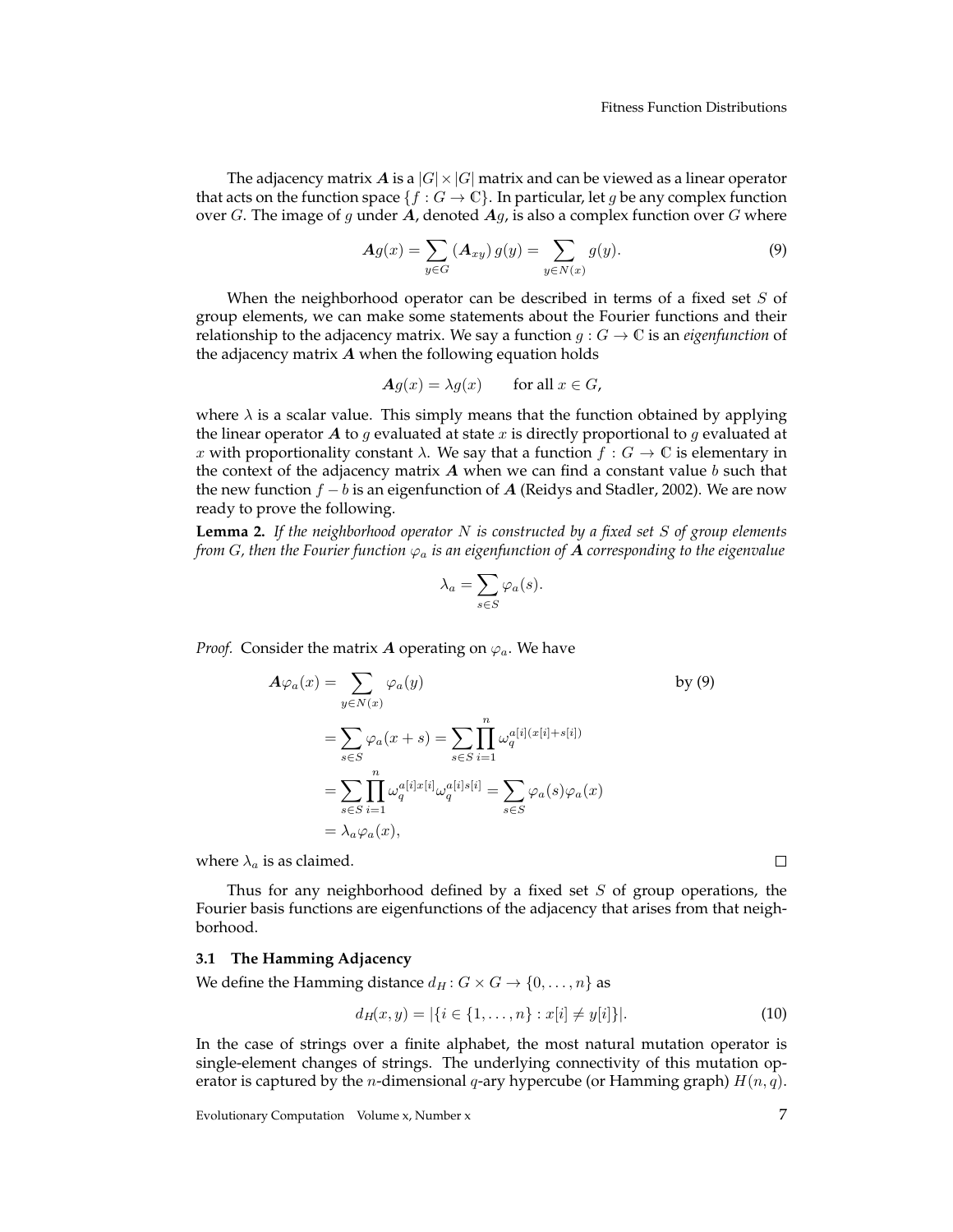

Figure 1:  $H(2,3)$ : the two-dimensional tertiary hypercube graph (Hamming graph) over  $\{a, b, c\}^2$ .

In particular, the vertices of  $H(n,q)$  correspond to the  $q^n$  strings of  $\Sigma_q^n$  and two vertices  $(x_1, x_2, \ldots, x_n)$  and  $(y_1, y_2, \ldots, y_n)$  are adjacent if and only if their Hamming distance is one. For a simple example of  $H(2,3)$ : the Hamming graph over  $\{a, b, c\}^2$ , see Figure 1. For the remainder of this paper, we will focus exclusively on this adjacency.

The Hamming adjacency satisfies the antecedent in the claim of Lemma 2 since the single-change neighborhood operator can be constructed by a fixed set S of  $(q - 1)n$ group elements (in this case,  $S$  is also a generating set for  $G$ ):

$$
S = \{x \in G : \exists! i \in \{1, \ldots, n\} : x[i] \neq 0\}.
$$

Hence, the claim of Lemma 2 holds for the Hamming adjacency. In particular, letting A expressly refer to the Hamming adjacency matrix, the Fourier function  $\varphi_a$  is an eigenfunction of A. To compute the corresponding eigenvalue, note that in the expression

$$
\lambda_a = \sum_{s \in S} \varphi_a(s) = \sum_{s \in S} \prod_{i=1}^n \omega_q^{a[i] s[i]},
$$

the s[i] is nonzero for exactly one i, and each  $\ell = 1, 2, \ldots, q - 1$  is represented exactly once so we can rewrite this as

$$
\lambda_a = \sum_{\ell=1}^{q-1} \sum_{i=1}^n \omega_q^{a[i]\ell}.
$$
\n(11)

Since  $\omega_q$  is a primitive q-th root of unity, we have the following property.

$$
\sum_{\ell=1}^{q-1} \omega_q^{a[i]\ell} = \sum_{\ell=0}^{q-1} \omega_q^{a[i]\ell} - 1
$$
  
= 
$$
\begin{cases} q-1 & \text{if } a[i] = 0; \\ -1 & \text{otherwise.} \end{cases}
$$
 (12)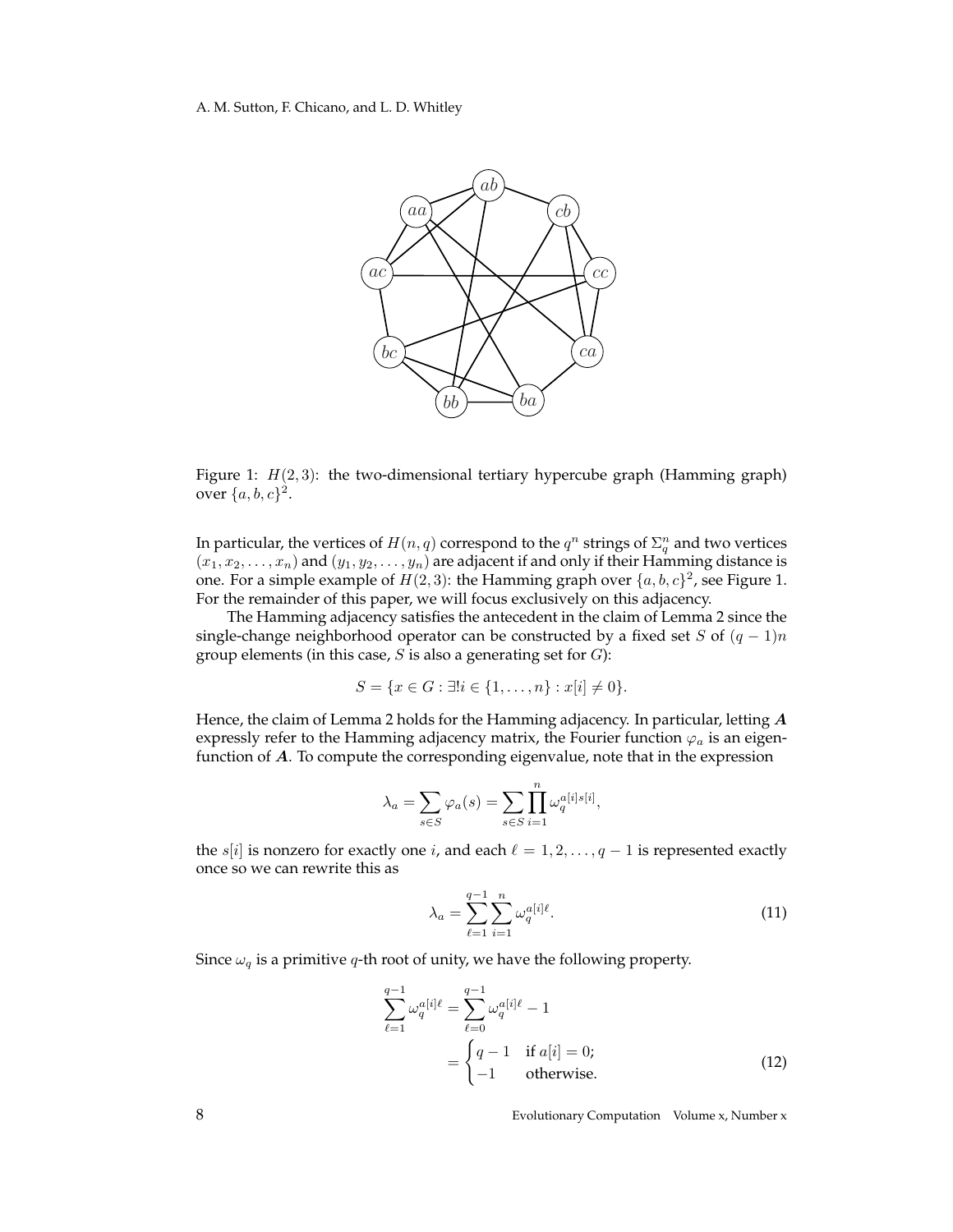This again follows from the property expressed in Equation (2). If  $a[i]$  is nonzero, then  $\omega_q^{a[i]}$  is also a  $q$ -th root of unity and the summation on the RHS of Equation (12) evaluates to zero. Otherwise,  $\omega_q^0 = 1$  and that summation evaluates to  $q$ . Putting this together with Equation (11) yields the following expression for the eigenvalue corresponding to  $a\in G.$  Then

$$
\lambda_a = \sum_{i=1}^n \sum_{\ell=1}^{q-1} \omega_q^{a[i]\ell} \qquad \text{by (11)}
$$
  
=  $(q-1)(n-|a|) - |a|$  by (12)  
=  $(q-1)n - q|a|$ . (13)

#### **3.2 Generalized Adjacencies: Hamming Regions**

We define the *Hamming sphere of radius* r around a state  $x \in G$  as the set of states  $\{y \in G : d_H(x, y) = r\}$ , and the *Hamming ball of radius* r around a state  $x \in G$  as the set of states  $\{y \in G : d_H(x, y) \leq r\}$ . In these cases, we refer to x as the *centroid* of the sphere (ball). A set  $R \subseteq G$  is called a *Hamming region* if it is a Hamming sphere (ball) for some centroid and radius.

Consider the generalized adjacency  $A^{(r)}$  defined as

$$
\mathbf{A}_{xy}^{(r)} = \begin{cases} 1 & \text{if } d_H(x, y) = r; \\ 0 & \text{otherwise.} \end{cases}
$$

This defines a generalized  $r$ -change neighborhood, i.e., the neighborhood defined by  $r$ -change mutations. In particular, the generalized  $r$ -change neighborhood around a state x is the Hamming sphere of radius  $r$  around  $x$ .

**Theorem 2.** Let  $A^{(r)}$  denote the radius-r adjacency in the q-ary hypercube. The Fourier function  $\varphi_a$  is an eigenfunction of  $\boldsymbol{A}^{(r)}$  corresponding to eigenvalue

$$
\lambda_a^{(r)} = \sum_{j=0}^r \binom{|a|}{j} \binom{n-|a|}{r-j} (q-1)^{r-j} (-1)^j.
$$

*Proof.* Let  $x, y \in G$  such that  $d_H(x, y) = r$ . Then there is a group element s where  $|s| = r$ and  $y = x + s$ . Indeed, the fixed set of group elements that define this adjacency is the set  $\{s \in G : |s| = r\}$ . Hence, by Lemma 2,  $\varphi_a$  is an eigenfunction of  $\boldsymbol{A}^{(r)}$  corresponding to eigenvalue

$$
\lambda_a^{(r)} = \sum_{s:|s|=r} \varphi_a(s) = \sum_{s:|s|=r} \prod_{i=1}^n \omega_q^{a[i]s[i]}.
$$

We partition this sum by the indices of the nonzero elements of s. Denote as  $[n] =$  $\{1, 2, \ldots, n\}$ . Since, if  $s[i] = 0$ , then  $\omega_q^{a[i] s[i]} = 1$  we can write

$$
\sum_{s:|s|=r} \prod_{i=1}^n \omega_q^{a[i]s[i]} = \sum_{\{i_1,i_2,\ldots,i_r\} \subseteq [n]} \left( \sum_{\ell=1}^{q-1} \omega_q^{a[i_1]\ell} \right) \left( \sum_{\ell=1}^{q-1} \omega_q^{a[i_2]\ell} \right) \cdots \left( \sum_{\ell=1}^{q-1} \omega_q^{a[i_r]\ell} \right).
$$

For a given  $j \in \{0, 1, \ldots, r\}$ , there are exactly  $\binom{|a|}{j}$  ways to choose  $j$  indices  $i_k$ where  $a[i_k] \neq 0$  and  $\binom{n-|a|}{r-j}$  ways to choose the remaining  $r-j$  indices  $i'_k$  where  $a[i'_k] =$ 0. Summing over  $j$  and appealing to Equation (12) yields the claimed result.  $\Box$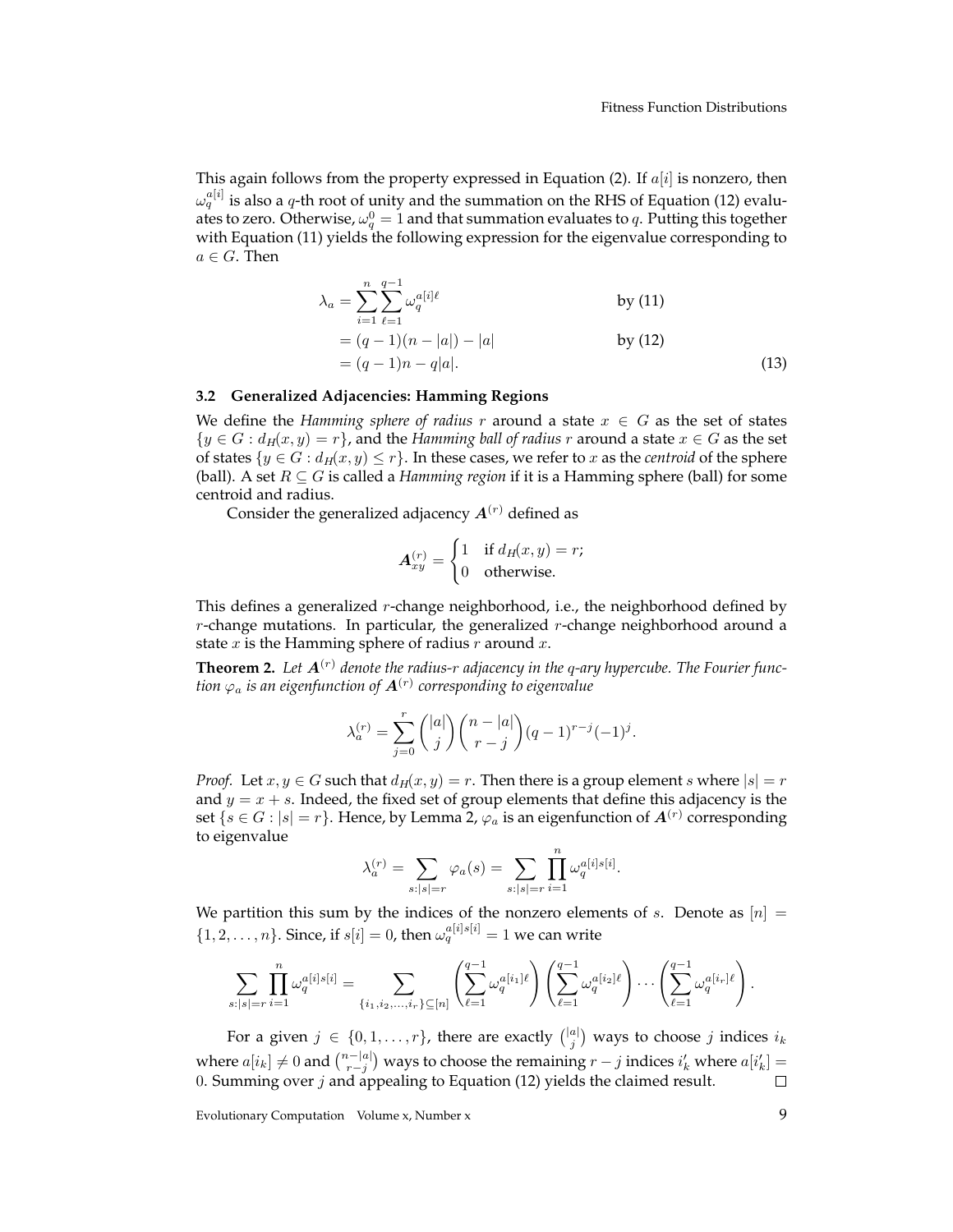Theorem 2 covers the special case of Equation (13) when  $r = 1$ . The set of eigenvalues  $\lambda_a^{(r)}$  corresponds to the *generalized* Krawtchouk polynomials. These polynomials have applications in the theory of error correcting codes (MacWilliams and Sloane, 1977) in which generalized Hamming schemes are important.

From the theory of Krawtchouk polynomials (see e.g., Chihara and Stanton (1990)), we obtain the following generating function for  $\lambda_a^{(r)}$  , which will be useful in subsequent sections.

$$
\sum_{r=0}^{n} \lambda_a^{(r)} z^r = (1 + (q-1)z)^{n-|a|} (1-z)^{|a|}.
$$
 (14)

Let  $\bm{B}^{(r)}$  denote the matrix in which element  $\bm{B}^{(r)}_{xy}$  is 1 if and only if the Hamming distance between x and y is less than or equal to r and 0 otherwise. We will call  $B^{(r)}$ the radius-r *ball matrix* because it encapsulates Hamming ball membership. Since the adjacencies are disjoint, this matrix can be written as a sum of adjacency matrices as follows.

$$
B^{(r)} = \sum_{i=0}^{r} A^{(i)}.
$$
 (15)

In Theorem 2 we proved that the Fourier function  $\varphi_a$  is an eigenfunction of the generalized Hamming adjacency matrix  $\bm{A}^{(r)}$  with eigenvalue  $\lambda_a^{(r)}.$  As a consequence,  $\varphi_a$  is also an eigenfunction of the ball matrix  $\bm{B}^{(r)}$  with eigenvalue

$$
\gamma_a^{(r)} = \sum_{i=0}^r \lambda_a^{(i)}.\tag{16}
$$

The eigenvalues  $\lambda_{a}^{(r)}$  and  $\gamma_{a}^{(r)}$  depend only on the number of nonzero elements of a, that is  $|a|$ . In subsequent sections, it will be convenient to write the eigenvalues only in terms of their *order*  $p \in \{0, 1, \ldots, n\}$ . When doing so, we will use square brackets in the subindex:

$$
\lambda_{[p]}^{(r)} = \sum_{j=0}^{r} \binom{p}{j} \binom{n-p}{r-j} (q-1)^{r-j} (-1)^j, \tag{17}
$$

$$
\gamma_{[p]}^{(r)} = \sum_{i=0}^{r} \lambda_{[p]}^{(i)}.
$$
\n(18)

#### **4 Moments of Epistatically Bounded Fitness Functions**

From an analytical perspective, the distribution of fitness function codomain values over a Hamming region in the q-ary hypercube provides insight into how an evolutionary algorithm might behave in that region of the search space. Suppose  $R \subseteq G$ is a Hamming region. Consider the random process of drawing a state uniformly at random from R. The resulting state can be characterized as a random variable over  $R$ , which we denote as  $X_R$ . The fitness of this uniformly drawn state is measured by the random variable  $f(X_R)$ .

Because the states are sampled uniformly at random across  $R$ , the moments of the frequency distribution of  $f$  over  $R$  are precisely captured by the moments of the distribution of the random variable  $f(X_R)$ . For instance, the average fitness in R is simply

$$
E(f(X_R))
$$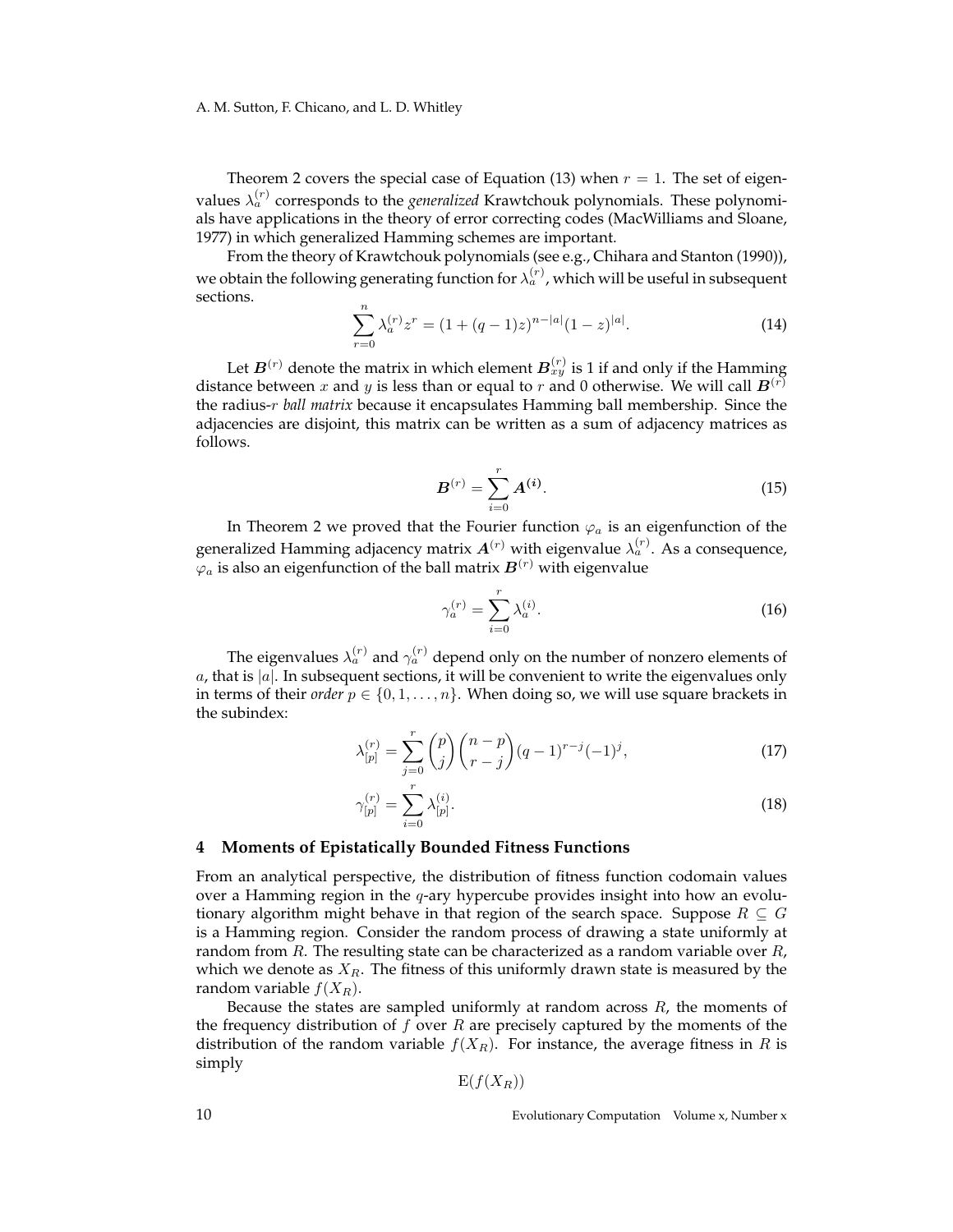and the variance of fitness values in  $R$  is

$$
\mathrm{E}\big(f(X_R)^2\big)-\mathrm{E}(f(X_R))^2\,.
$$

The (complementary) cumulative distribution function of  $f(X_R)$  provides an exact count of states that lie above a specific value. For instance, the expression

$$
|R|\Pr\{f(X_R) > f(x)\}\tag{19}
$$

exactly counts the number of states in the region that have strictly greater fitness than a state x. Note that since R is a finite set, the distribution of  $f(X_R)$  is necessarily discrete.

An exact computation of this distribution is not tractable in general, indeed the special case of  $q = 2$  is already  $\#P$ -hard (Sutton et al., 2011a, Theorem 1). Clearly, we would expect it to be as hard as the corresponding search problem when  $R$  is a Hamming ball of radius  $r = \Omega(n)$ . Thus, instead of a complete characterization, we are interested in efficiently computing exact quantities that describe the shape, location, and spread of the distribution of  $f(X_R)$ . Such quantities are called the *moments* of  $f(X_R)$ , which are equivalent to the moments of the frequency distribution of f over R. We now apply the foregoing results to describe how one can efficiently compute the first such moment, a quantity that captures the *expectation* of  $f(X_R)$ . This corresponds to the average codomain value of  $f$  over the region  $R$ .

For any random variable X over G and any complex function  $g: G \to \mathbb{C}$ , the expectation of the image of X under  $q$  is given by

$$
E(g(X)) = \sum_{x \in G} g(x) Pr{X = x}.
$$
 (20)

This allows us to derive a compact expression for the average value in the image of  $R$  under Fourier functions. In particular we have the following lemma. Again, for a region R we denote as  $X_R$  as a random variable which samples states in R uniformly at random.

**Lemma 3.** Let  $S = \{y : d_H(x, y) = r\}$  be the radius r sphere centered on an arbitrary state x. *For any Fourier function*  $\varphi_a$ *, we have the following identity* 

$$
E(\varphi_a(X_S)) = |S|^{-1} \lambda_a^{(r)} \varphi_a(x),
$$

where  $\lambda_a^{(r)}$  is given by Theorem 2.

*Proof.* By Equation (20),

$$
E(\varphi_a(X_S)) = \sum_{y \in G} \varphi_a(y) \Pr\{X_S = y\}.
$$

Since any state  $y$  is drawn uniformly at random,

$$
\Pr\{X_S = y\} = \begin{cases} |S|^{-1} & \text{if } y \in S; \\ 0 & \text{otherwise,} \end{cases}
$$

yielding

$$
E(\varphi_a(X_S)) = |S|^{-1} \sum_{y:d_H(x,y)=r} \varphi_a(y) = |S|^{-1} \mathbf{A}^{(r)} \varphi_a(x).
$$

The latter equality holds by Equation (9). The claim then follows immediately from Theorem 2. □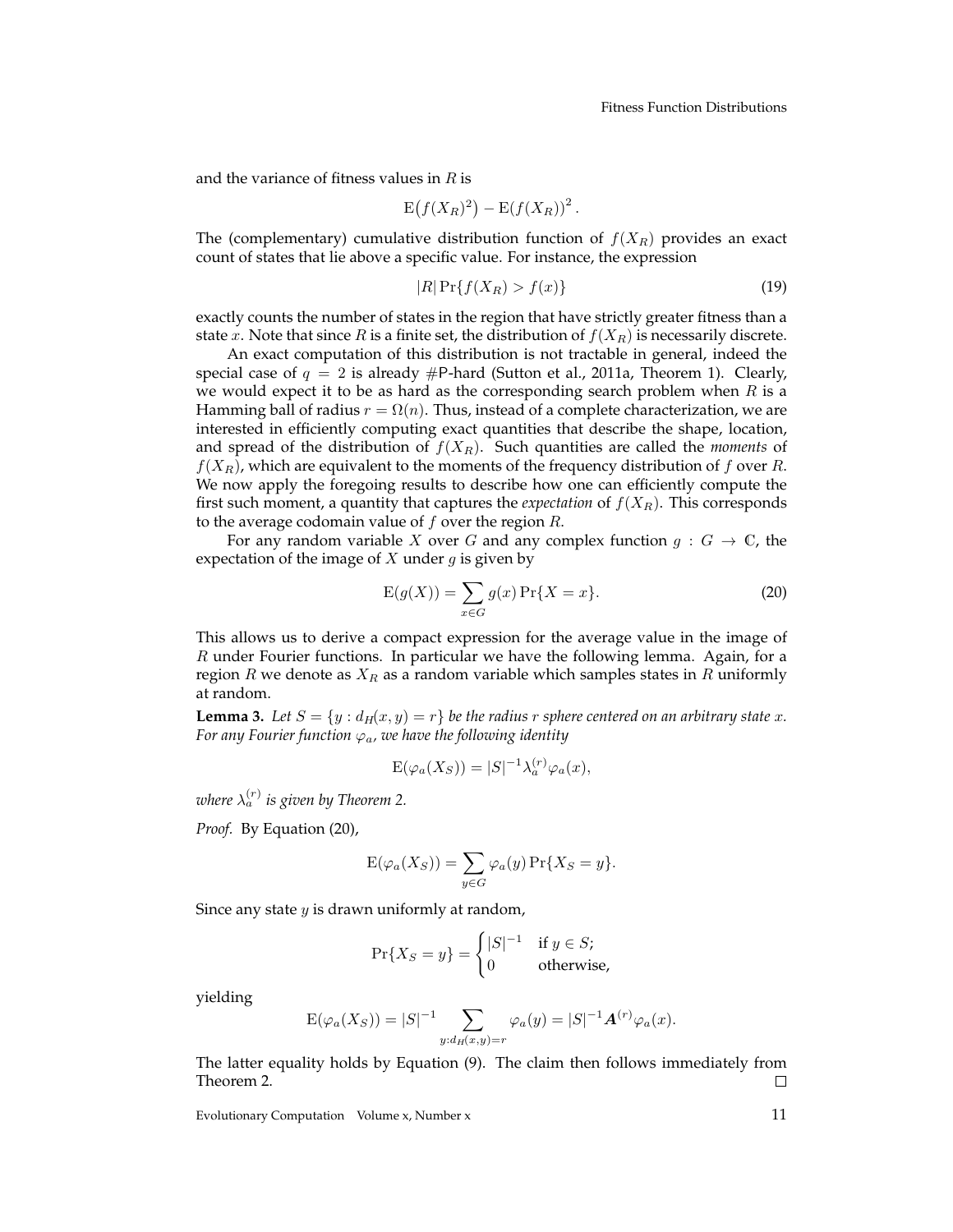We can also prove the analogous result for an arbitrary Hamming ball.

**Lemma 4.** Let  $B = \{y : d_H(x, y) \leq r\}$  be the radius r ball centered on an arbitrary state x. *For any Fourier function*  $\varphi_a$ *, we have the following identity* 

$$
E(\varphi_a(X_B)) = |B|^{-1} \gamma_a^{(r)} \varphi_a(x).
$$

*Proof.* This follows directly from Lemma 3 and Equations (15) and (16).

 $\Box$ 

#### **4.1 The Average Fitness in a Hamming Region**

Let R be a Hamming region (sphere or ball) of radius r for some  $r \in \{0, 1, \ldots, n\}$  and some  $x \in G$ . The average of f over R is equivalent to the expectation of the random variable  $f(X_R)$  which measures the fitness of a state  $X_R$  drawn uniformly at random from R.

For asymptotically large Hamming regions, i.e.,  $|R| = \Theta(q^n)$ , the average fitness in  $R$  is intractable to compute directly. However, when  $f$  is epistatically bounded, we can apply the analysis presented in this paper to derive a compact expression to efficiently compute the exact average. Let  $B = \{y : d_H(x, y) \le r\}$  be a ball of radius r around an arbitrary state  $x$  (the case is analogous for Hamming spheres).

We begin by rewriting  $f$  in its Fourier basis expansion, and employing linearity of expectation

$$
E(f(X_B)) = \sum_{a \in G} z_a E(\varphi_a(X_B))
$$

and by Lemma 4,

$$
E(f(X_B)) = |B|^{-1} \sum_{a \in G} \gamma_a^{(r)} z_a \varphi_a(x).
$$
 (21)

Because  $f$  is supposed to have a sparse representation in the Fourier basis, the resulting sum is over only polynomially many terms, even when  $|B| = \Theta(q^n)$ .

This equation provides one with a polynomial-time algorithm for computing the first moment of the fitness function over any Hamming ball in the  $q$ -ary cube. Let  $Z = \{z_0, \ldots\}$  denote the set of nonzero Fourier coefficients for f. The average value of  $f$  over  $B$  can be computed by the following algorithm.

FIRSTMOMENT $(x, r, Z)$ 

$$
s \leftarrow 0
$$
  
for each  $z_a \in Z$  do  

$$
s \leftarrow s + \gamma_a^{(r)} z_a \varphi_a(x)
$$
  
return  $|B|^{-1} \times s$ 

The sum accumulated in s corresponds to the sum in (21) and contains exactly  $|Z|$ terms. Since we have supposed  $f$  to be epistatically bounded by  $k$ , Corollary 1 holds and provides a bound on the cardinality of  $Z$ . Since the eigenvalues can be precomputed, the time complexity of FIRSTMOMENT is dominated by the loop through the Fourier coefficients and is hence bounded above by  $O(n^k(q-1)^k)$ . In the case that f can be written as a sum over  $m = o(n^k)$  functions that each depend on at most k positions, the bound can be improved to  $O(mq^k)$ .

In the case of a sphere  $S = \{y : d_H(x, y) = r\}$  of radius r, the same algorithm can be used changing the factor  $\gamma_a^{(r)}$  by  $\lambda_a^{(r)}$  and  $|B|$  by  $|S|$ .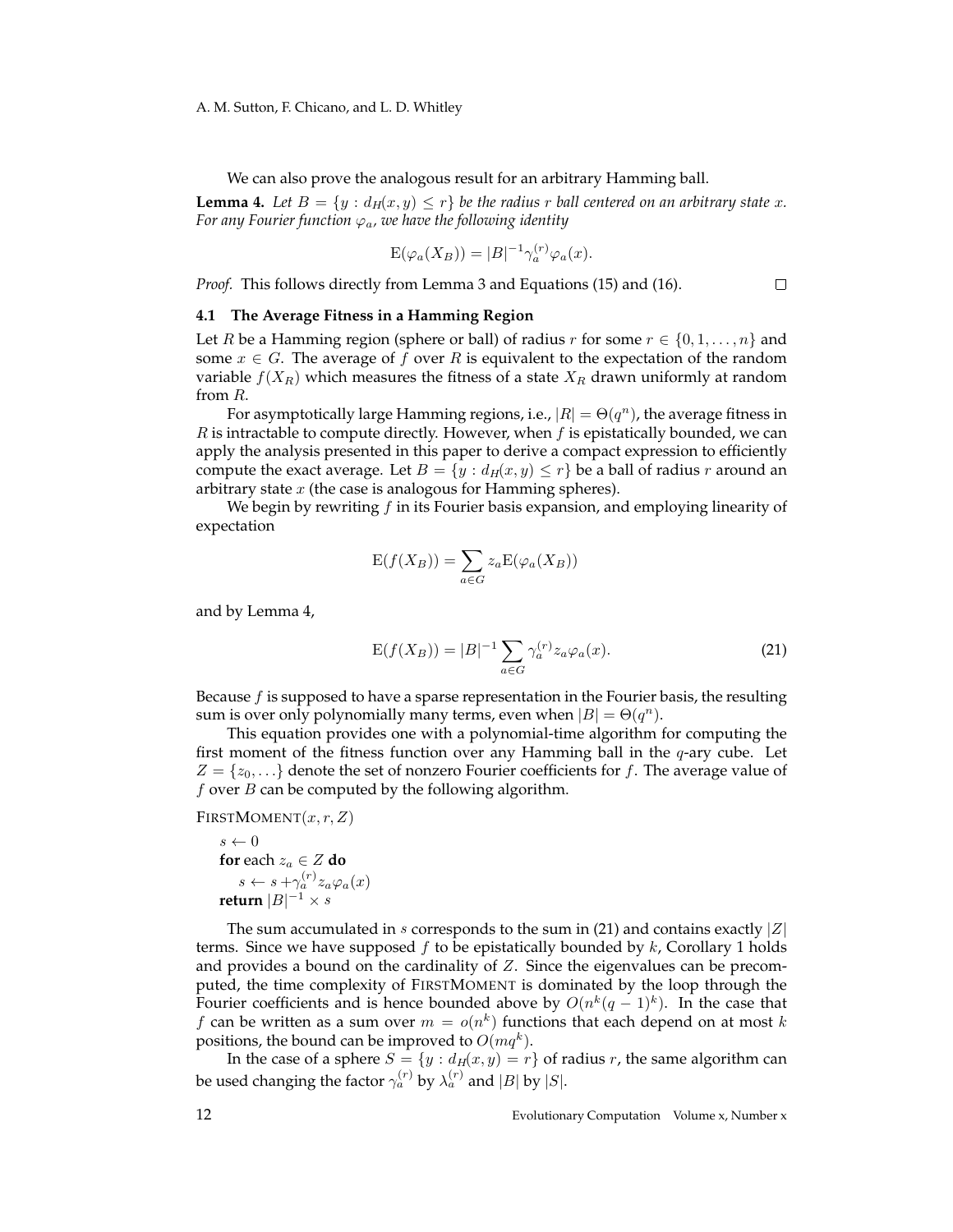#### **4.2 Higher Moments**

We now generalize the above results to calculate higher moments of the frequency distribution of  $f$  over Hamming regions. The first moment, for which we gave an efficient computation in Section 4.1, provides one with a measurement of the *location* of the frequency distribution of  $f$  over a Hamming region. The  $c$ -th moment of the frequency distribution of f over a Hamming region R is defined as the expectation of the  $c$ -th power of f:

 $E(f^c(X_R))$ .

Higher moments are called the *parameters* of a distribution and yield further insight into its *spread* and *shape* (cf. Rényi, 1970). Often, one is interested in the *central* moments of a distribution which center the measurement about the mean. The  $c$ -th central moment  $\mu_c$  can be obtained from the above expression by the transformation

$$
\mu_c = \sum_{i=0}^c \binom{c}{i} (-1)^{c-i} \mathcal{E}(f^i(X_R)) \mathcal{E}(f(X_R))^{c-i}.
$$

For example, the variance, which describes how far the fitness values deviate from their expectation in R, is  $\mu_2 = \mathbb{E}(f^2(X_R)) - \mathbb{E}(f(X_R))^2$ . When the c-th central moment is normalized by the c-th power of the standard deviation (i.e., the positive square root of the variance), the result is c-th *standardized moment* of the distribution. This quantity is a standard measurement of the shape of the distribution such as skewness  $(c = 3)$  and kurtosis  $(c = 4)$ .

It is easy to show that if  $f$  has a sparse representation in the Fourier basis and  $c = O(1)$ , so must  $f^c$ .

**Lemma 5.** *For any*  $a, b, x \in G$ ,

$$
\varphi_a(x)\varphi_b(x) = \varphi_{a+b}(x)
$$

*Proof.* The function product is

$$
\varphi_a(x)\varphi_b(x) = \prod_{i=1}^n \omega_q^{a[i]x[i]} \prod_{i=1}^n \omega_q^{b[i]x[i]} = \prod_{i=1}^n \omega_q^{(a[i]+b[i])x[i]} = \varphi_{a+b}(x).
$$

It then becomes straightforward to derive the Fourier series for  $f<sup>c</sup>$ .

$$
f^c(x) = \left(\sum_{a \in G} z_a \varphi_a(x)\right)^c
$$
  
= 
$$
\sum_{a_1 \in G} \sum_{a_2 \in G} \cdots \sum_{a_c \in G} z_{a_1} z_{a_2} \cdots z_{a_c} \varphi_{a_1 + a_2 + \cdots + a_c}(x).
$$

The coefficient corresponding to  $\varphi_{a_1+\cdots+a_c}$  is nonzero if and only if  $z_{a_i} \neq 0$  for  $i =$ 1, 2, ... c. But  $z_{a_i}$  is a Fourier coefficient for f. Since there are at most |Z| nonzero coefficients for f, there are at most  $|Z|^c$  nonzero coefficients for  $f^c$ . The c-th moment of f over  $B$  is simply the first moment of  $f^c$  over  $B$ . The  $c$ -th moment can be computed by the following algorithm.

Evolutionary Computation Volume x, Number x 13

 $\Box$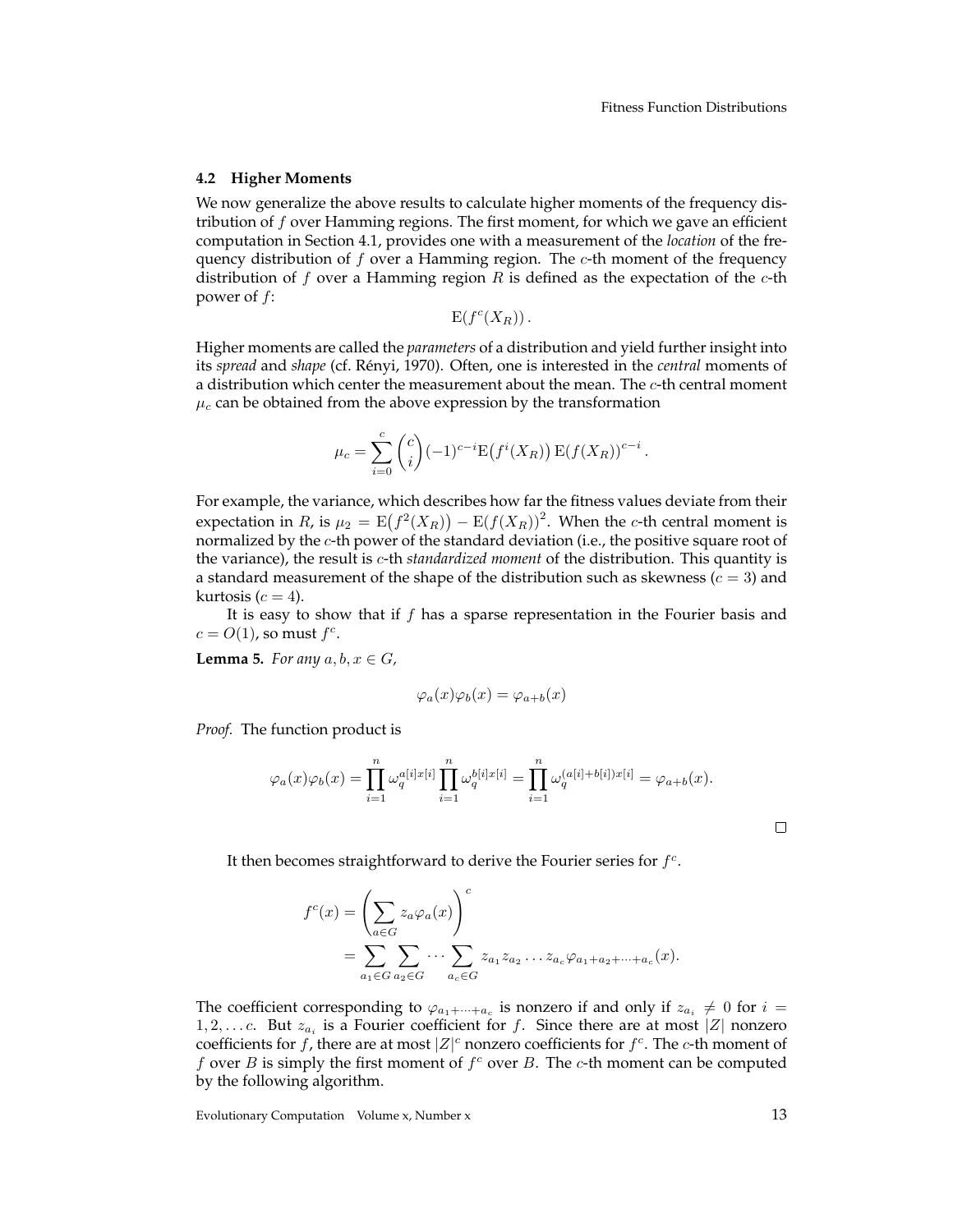A. M. Sutton, F. Chicano, and L. D. Whitley

 $MOMENT(x, r, Z, c)$  $Z_c \leftarrow \emptyset$ **for** each  $(z_{a_1}, \ldots, z_{a_c}) \in Z \times Z \times \cdots \times Z$  **do**  $z_{a_1+\cdots+a_c} \leftarrow z_{a_1} z_{a_2} \cdots z_{a_c}$  $Z_c \leftarrow Z_c \cup \{z_{a_1+\cdots+a_c}\}$ **return** FIRSTMOMENT $(x, r, Z_c)$ 

The time complexity of MOMENT is dominated by the call to FIRSTMOMENT for function  $f^c$ . Since  $\tilde{f}$  is epistatically bounded by  $k$ , it follows that  $f^c$  is epistatically bounded by  $c \times k$  and the runtime is bounded by  $O(n^{ck}(q-1)^{ck})$ . Again, if f can be expressed as a linear combination of  $m = o(n^k)$  terms that depend on at most k positions, the bound is improved to  $O\left(m^cq^{ck}\right)$ . Since we have assumed  $c$  and  $k$  to be constants, the complexity is polynomial in  $n$ . However, we remark here that it is of course practically constrained to modest values of c.

#### **5 Expected Fitness After a Mutation**

The mutation operator has capital importance in evolutionary algorithms. Let us consider the following mutation operator in the q-ary hypercube. For each element  $x[i]$ in the solution vector, change its value with probability  $\rho$ . Here,  $\rho$  is typically called the *mutation rate*. The change can be made to any of the q − 1 possible values that are different from x[i] with the same probability  $1/(q-1)$ . The *mutation rate* parameter is a quantity that describes how much an individual is perturbed to generate an offspring during search. One is often interested in deriving the mutation rate that maximizes the probability of generating a successful offspring, i.e., one with strictly improving fitness. Such a quantity has an immediate use in runtime analysis since it describes the success probability of a geometric random variable that measures the time until an improving move is taken.

The optimal mutation rate for general functions is currently not well-understood. For very simple linear ONEMAX functions over binary strings, the mutation rate was investigated by Bäck (1992). In practice, the commonly recommended mutation rate for functions over binary strings of length  $n$  is the so-called "standard mutation rate" of  $1/n$ . In the case of linear functions over binary strings, Witt (2012) has proved that the optimal mutation rate is indeed  $1/n$ , and even derived a bound of  $en \ln n + O(n)$ on the corresponding runtime of a simple evolutionary algorithm at this rate, which is tight up to lower-order terms.

The case of nonlinear functions is less clear. Jansen and Wegener (2000) introduce a function over binary strings on which the standard rate of  $1/n$  is provably suboptimal because it takes an exponential number of steps to find a global optimum with high probability. Similarly, Böttcher et al. (2010) proved the standard  $1/n$  mutation rate is suboptimal for the classical LEADINGONES function. They also introduce an *adaptive* mutation rate that depends on the current fitness and improves the optimization time by 12% over a nonadaptive rate. In the current paper, we find that the expectation-best mutation rate is a function of current solution.

Doerr et al. (2012) consider the class of strictly monotonic functions over binary strings and show that, for mutation rates of  $c/n$ , the choice of constant c has a strong effect on the optimization time. They present a particular monotonic function for which changing the mutation rate of the  $(1+1)$ -EA by a constant factor leads to an exponential performance gap. These results stress the importance of an understanding of the relationship between the mutation rate and the function being searched, and that the issue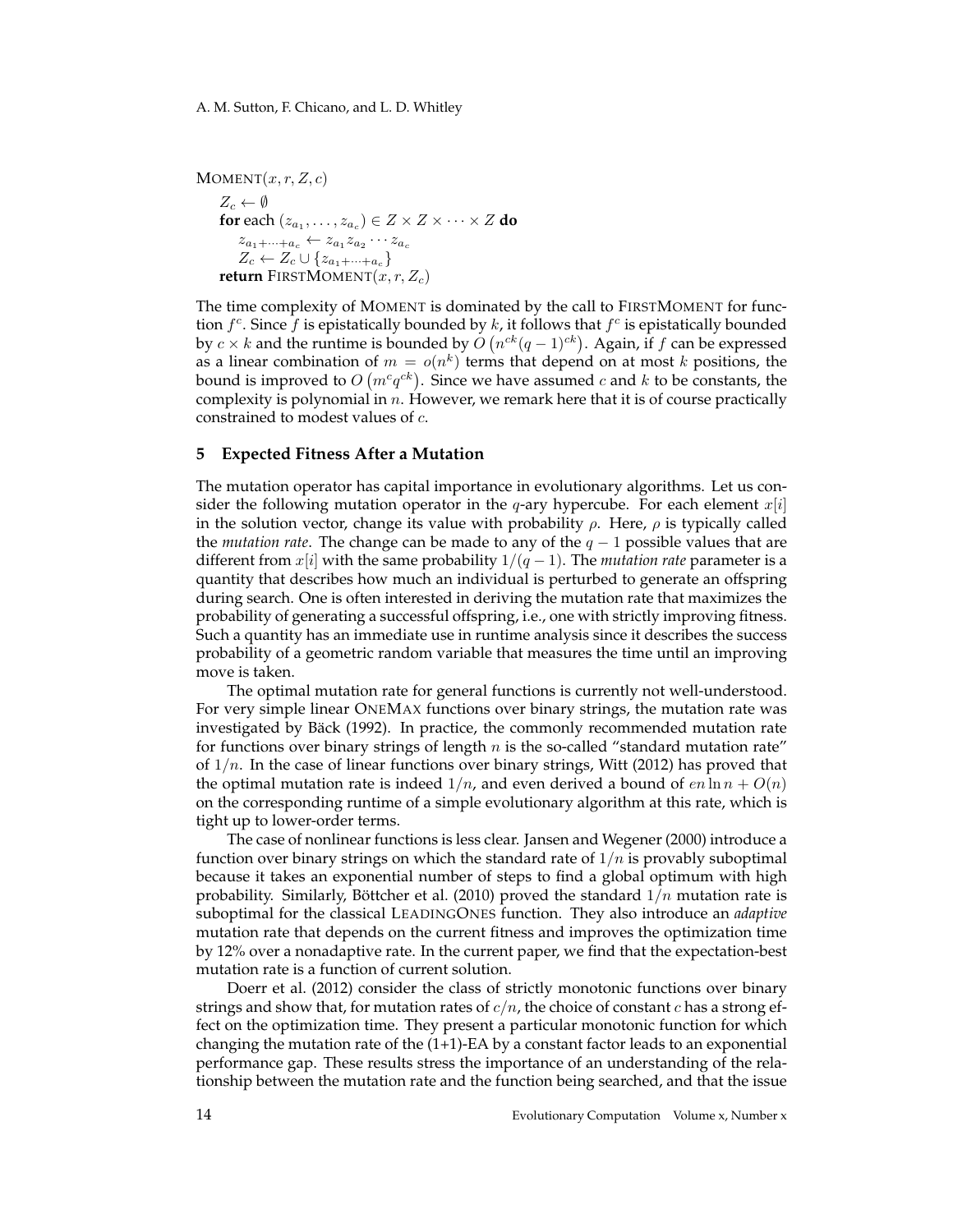of how best to set the mutation rate for general optimization is far from resolved.

For epistatically bounded nonlinear functions over binary strings, Chicano and Alba (2011) showed that the expected fitness of the offspring is a polynomial in the mutation rate. Sutton et al. (2011b) also investigated some properties of this polynomial. In this section we extend these results to the  $q$ -ary hypercube.

Let  $M_{\rho}(x)$  be a random variable that takes the value in G after applying the mutation operator (with mutation rate  $\rho$ ) to x. Then,  $Pr{M_{\rho}(x) = y}$  is the probability of obtaining  $y$  after the mutation operator is applied to  $x$ . We are interested in computing the expected value of a function f over G after a mutation, that is,  $E(f(M_\rho(x)))$ . The following theorem provides a first result.

**Theorem 3.** *For*  $\varphi_a$  *with*  $a \in G$  *we have* 

$$
E(\varphi_a(M_\rho(x))) = \left(1 - \frac{q}{q-1}\rho\right)^{|a|} \varphi_a(x).
$$
 (22)

*Proof.* The probability of jumping from  $x$  to  $y$  through a mutation is

$$
\Pr\{M_{\rho}(x) = y\} = \left(\frac{\rho}{q-1}\right)^{d_H(x,y)} (1-\rho)^{n-d_H(x,y)},
$$

where  $d_H(x, y)$  is the Hamming distance between solutions x and y as defined in Equation (10). We can write the expectation  $E(\varphi_a(M_\rho(x)))$  as

$$
E(\varphi_a(M_{\rho}(x))) = \sum_{y \in G} \Pr\{M_{\rho}(x) = y\} \varphi_a(y)
$$
  
= 
$$
\sum_{r=0}^n \sum_{\substack{y \in G \\ d_H(x,y) = r}} \left(\frac{\rho}{q-1}\right)^{d_H(x,y)} (1-\rho)^{n-d_H(x,y)} \varphi_a(y)
$$
  
= 
$$
\sum_{r=0}^n \left(\frac{\rho}{q-1}\right)^r (1-\rho)^{n-r} \sum_{\substack{y \in G \\ d_H(x,y) = r}} \varphi_a(y)
$$
  
= 
$$
\sum_{r=0}^n \left(\frac{\rho}{q-1}\right)^r (1-\rho)^{n-r} \lambda_a^{(r)} \varphi_a(x).
$$
 (23)

Now, we can use the generating function (14) to simplify the result:

$$
\sum_{r=0}^{n} \left(\frac{\rho}{q-1}\right)^{r} (1-\rho)^{n-r} \lambda_{a}^{(r)} = (1-\rho)^{n} \sum_{r=0}^{n} \left(\frac{\rho}{(q-1)(1-\rho)}\right)^{r} \lambda_{a}^{(r)}
$$
  
\n
$$
= (1-\rho)^{n} \left(1+(q-1)\frac{\rho}{(q-1)(1-\rho)}\right)^{n-|a|} \left(1-\frac{\rho}{(q-1)(1-\rho)}\right)^{|a|}
$$
  
\n
$$
= (1-\rho)^{n} \left(1+\frac{\rho}{1-\rho}\right)^{n-|a|} \left(1-\frac{\rho}{(q-1)(1-\rho)}\right)^{|a|}
$$
  
\n
$$
= (1-\rho)^{n} \frac{1}{(1-\rho)^{n-|a|}} \left(1-\frac{\rho}{(q-1)(1-\rho)}\right)^{|a|} = \left((1-\rho)-\frac{\rho}{q-1}\right)^{|a|}
$$
  
\n
$$
= \left(1-\left(1+\frac{1}{q-1}\right)\rho\right)^{|a|} = \left(1-\frac{q}{q-1}\rho\right)^{|a|}, \tag{24}
$$
  
\nwe get (22).

and we get (22).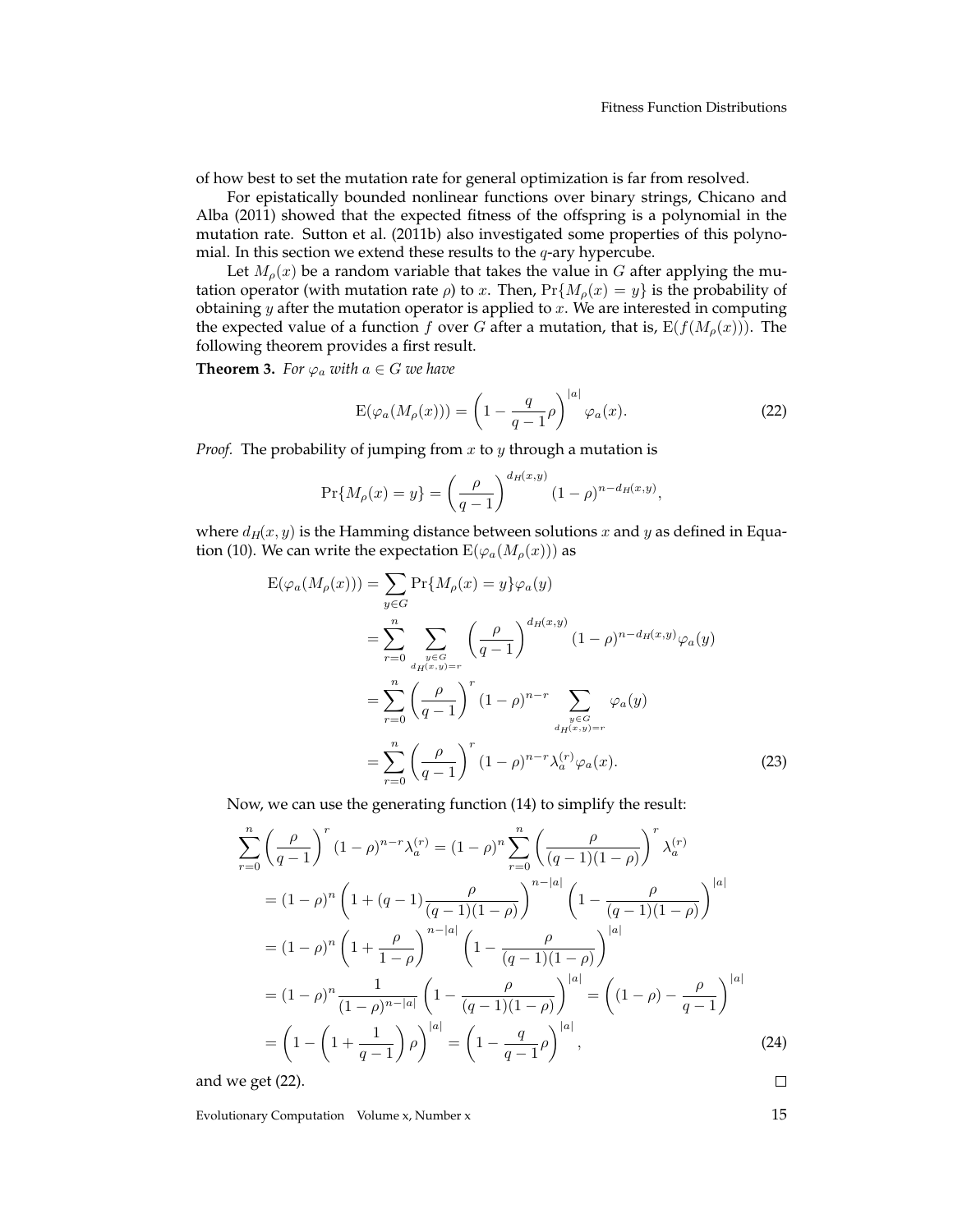#### A. M. Sutton, F. Chicano, and L. D. Whitley

**Corollary 2.** *Given an arbitrary function*  $f: G \to \mathbb{C}$  *with Fourier expansion* 

$$
f = \sum_{a \in G} z_a \varphi_a,\tag{25}
$$

 $\Box$ 

*then the expected fitness after the mutation of a solution* x *with probability* ρ *is given by*

$$
E(f(M_{\rho}(x))) = \sum_{a \in G} z_a \left(1 - \frac{q}{q-1}\rho\right)^{|a|} \varphi_a(x). \tag{26}
$$

*Proof.* Using Theorem 3 we can write

$$
E(f(M_{\rho}(x))) = E\left(\sum_{a \in G} z_a \varphi_a(M_{\rho}(x))\right) = \sum_{a \in G} z_a E(\varphi_a(M_{\rho}(x)))
$$

$$
= \sum_{a \in G} z_a \left(1 - \frac{q}{q-1}\rho\right)^{|a|} \varphi_a(x),
$$

which proves the statement.

Notice that these results are reduced to those of Chicano and Alba (2011) when  $q = 2$ . In this case we have for a general function f

$$
E(f(M_{\rho}(x))) = \sum_{a \in G} z_a (1 - 2\rho)^{|a|} \varphi_a(x).
$$
 (27)

#### **5.1 Discussion**

The above derivations allow for determining the mutation rate  $\rho$  that maximizes the expected fitness of the offspring of an individual. Unfortunately, such a value is not immediately useful for the following reasons. First, if the fitness function together with mutation operation yields an elementary landscape, then the expected fitness after the mutation of a solution is simplified due to the fact that only the Fourier coefficients  $z_a$  with  $a = 0$  and  $|a| = p$  for some constant p are nonzero. That is, Equation (26) is simplified to

$$
E(f(M_{\rho}(x))) = z_0 + \left(1 - \frac{q}{q-1}\rho\right)^p (f(x) - z_0).
$$

In this case, the dependence of the expected value on the mutation rate  $\rho$  is a simple polynomial with root  $\rho = 1 - 1/q$  and the expectation-optimal expected values can be found at the extremes of the interval ( $\rho = 0$  or  $\rho = 1$ ) or at the root of the polynomial  $\rho = 1-1/q$ . None of these optimal values provide new information from the problem at hand. In other words, the optimal mutation rates do not depend on the problem; they are general. We will see later an example of this in Section 6. If the fitness function is the sum of several elementary landscapes, then the expectation-optimal mutation rate obtained using Equation (26) becomes problem-dependent and the equation is potentially more useful.

Second, the expected value of the fitness function can have little to do with the real probability of finding an improving solution. As an illustration, if  $\rho = 0$  the expected value is exactly  $f(x)$  because there is no mutation. If the landscape is elementary and  $f(x) > z_0$ , this is the maximum possible expected value. However, it is clear that the probability of finding an improving solution is zero if  $\rho = 0$ .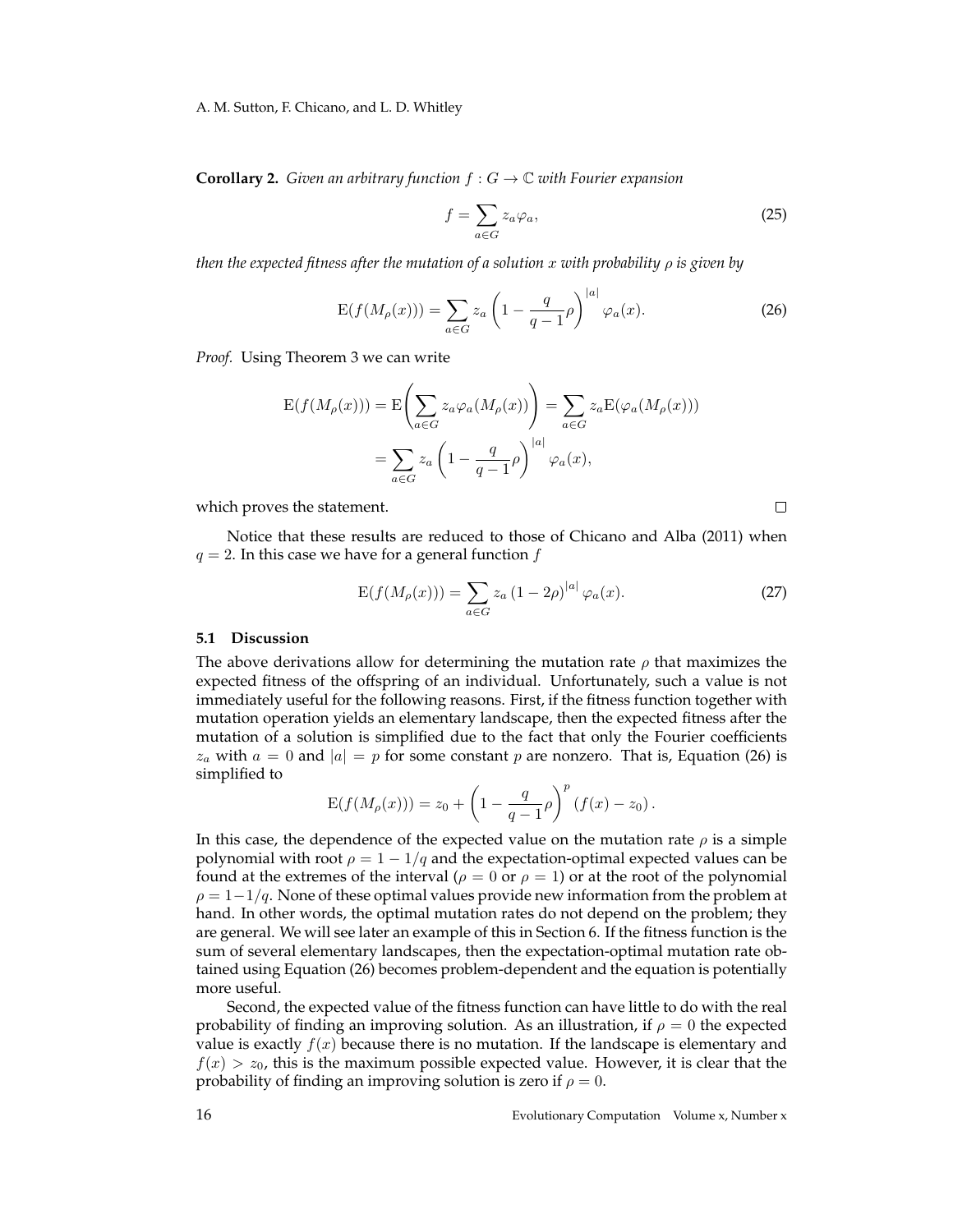Third, mutation is a local operation. The mutation rate selected is just used in a single application of the mutation operator during one iteration of an evolutionary algorithm. Thus, this expectation-optimal mutation rate can ensure some kind of optimality in only one step of the algorithm. In this sense, the use of the expectation-optimal mutation rate is a greedy approach. It is well-known that for some optimization problems a greedy approach can sometimes yield poor results.

The second limitation above could be addressed by using the probability that mutating a state  $x$  produces an offspring with a strictly improving fitness value. Similar to the complementary cumulative distribution function of  $f(X_R)$  in Equation (19), this probability, expressed as a function of x and  $\rho$ , is

$$
\Pr\left\{f(M_{\rho}(x)) > f(x)\right\}.\tag{28}
$$

Given a sequence of moments, finding the corresponding probability distribution is known as the *moment problem*. Unfortunately, the number and degree of moments necessary to determine the cumulative probability in Equation (28) may render its exact solution intractable.

However, Sutton et al. (2011a) show how a fitness distribution can be approximated using a small number of moments. The distribution is obtained by multiplying the vector of moments by the inverse and transposed Vandermonde matrix constructed from the set of codomain values of the fitness function.

The result is a vector of polynomials that each approximate the probability of the offspring attaining a particular fitness value. Thus, the probability that an offspring has higher fitness than a state  $x$  is given by the sum over the set of polynomials that correspond to fitness values strictly greater than  $f(x)$ . Since the sum of polynomials is again a polynomial, this approximate probability can be expressed a polynomial in  $\rho$ . One can then solve for the value of  $\rho$  that gives the maximal value in the interval [0, 1].

In practice, this numerically-derived value could be used by algorithm designers to determine good parameter settings for the mutation rate. Moreover, this idea could potentially be applied to a more theoretical result. Specifically, if the above derivations could be relaxed in such a way that allow for good bounds on the improvement probability, it would be possible to establish runtime results for simple genetic algorithms (without crossover) parameterized by  $\rho$ . We defer these ideas to future work.

### **6 Results on Graph Coloring**

The graph coloring problem is a classical combinatorial optimization problem in which one is interested in finding a conflict-minimal  $q$ -coloring of a graph. The fitness of a coloring, given by the number of conflicts it induces, is epistatically bounded since it can be expressed as a function that depends only on second-order interactions. In this section, we apply to graph coloring the results presented in the foregoing sections.

Let  $\Gamma = (V, E)$  be a graph with  $|V| = n$ . A *q-coloring* of  $\Gamma$  is an assignment  $\mathcal{A}: V \to$  $\{0, 1, \ldots, q-1\}$ . The set of all q-colorings of  $\Gamma$  is isomorphic to  $\{0, 1, \ldots, q-1\}^n$ . The objective of the graph coloring problem is to find a coloring  $x$  that minimizes the count of edges incident to vertices that have the same color in  $x$ .

The fitness function can be characterized as

$$
f(x) = \sum_{(u,v)\in E} \delta_{(u,v)}(x),
$$
\n(29)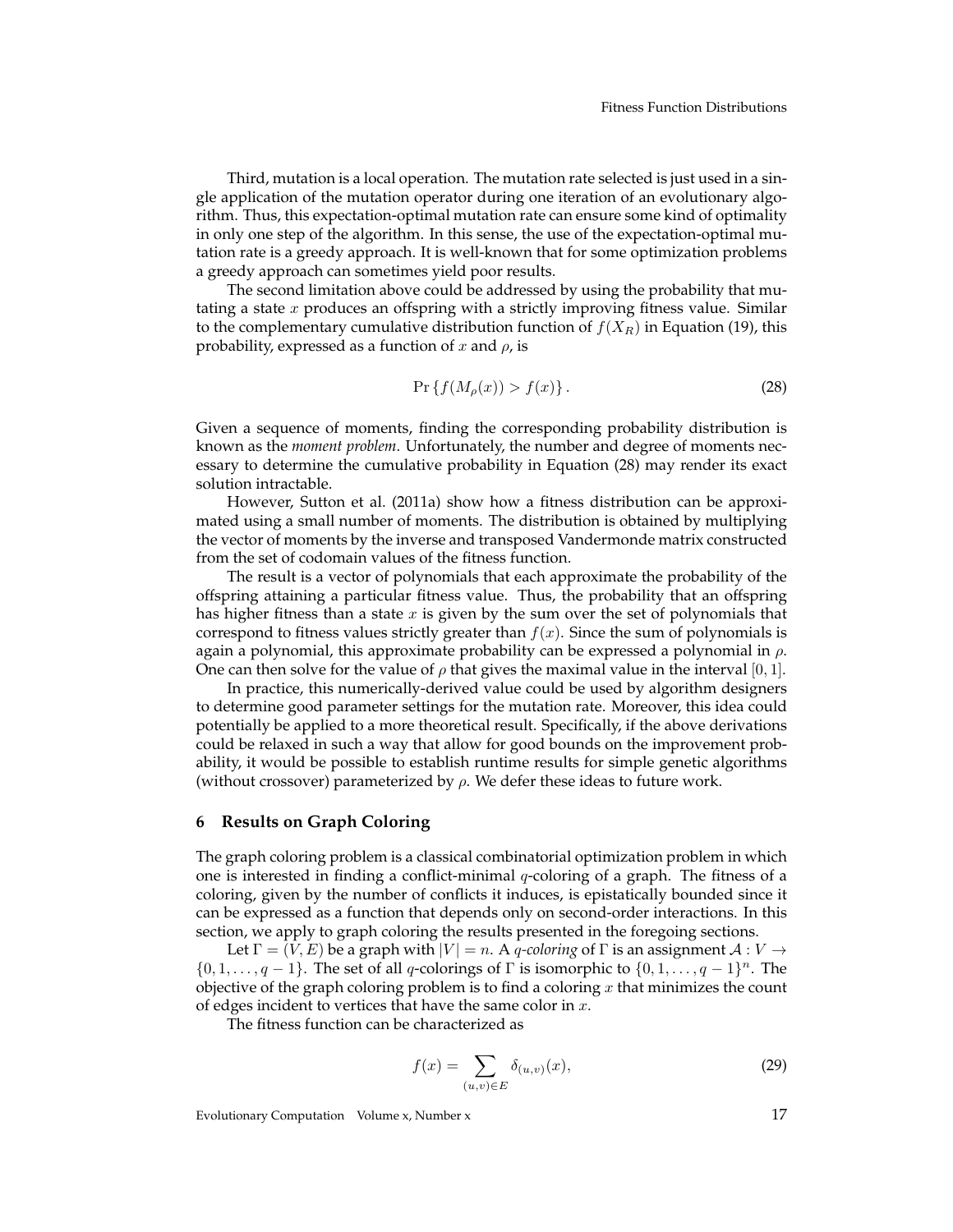where

$$
\delta_{(u,v)}(x) = \begin{cases} 1 & \text{if } x[u] = x[v]; \\ 0 & \text{otherwise.} \end{cases}
$$

The following lemma allows us to characterize the sum of a series of Fourier functions over all elements of  $G$  in which two elements are fixed. This will be useful for the calculation of the Fourier coefficients of the graph coloring problem.

**Lemma 6.** Let  $a \in G$  be arbitrary. Let G' denote the direct product of  $n - 2$  cyclic groups of *order* q*, that is*

$$
G' = \underbrace{\mathbb{Z}_q \oplus \mathbb{Z}_q \oplus \cdots \oplus \mathbb{Z}_q}_{n-2}.
$$

Let  $a' \in G'$  be the element obtained from  $a$  by removing the components in positions  $u$  and  $v$ . *Then*

$$
\sum_{\substack{x \in G:\\x[u]=p,x[v]=r}} \varphi_a(x) = \omega_q^{a[u]p+a[v]r} \sum_{x' \in G'} \varphi_{a'}(x').
$$

*Proof.* Without loss of generality, suppose  $u < v$ . We thus have the following.

$$
\sum_{\substack{x \in G:\\x[u]=p,x[v]=r}} \varphi_a(x) = \sum_{\substack{x \in G:\\x[u]=p,x[v]=r}} \prod_{i=1}^n \omega_q^{a[i]x[i]}
$$
\n
$$
= \sum_{\substack{x \in G:\\x[u]=p,x[v]=r}} \left(\prod_{i=1}^{u-1} \omega_q^{a[i]x[i]}\right) \omega_q^{a[u]p} \left(\prod_{i=u+1}^{v-1} \omega_q^{a[i]x[i]}\right) \omega_q^{a[v]r} \left(\prod_{i=v+1}^n \omega_q^{a[i]x[i]}\right)
$$
\n
$$
= \omega_q^{a[u]p} \omega_q^{a[v]r} \sum_{x' \in G'} \varphi_{a'}(x'),
$$

which yields the claimed result.

 $\Box$ 

We are now ready to prove the following.

**Theorem 4.** Let f be the fitness function for the q-coloring problem on a graph  $\Gamma = (V, E)$ *where*  $|V| = n$ *. We say that a group element*  $a \in G$  *is a* balanced mask of the edge  $(u, v) \in E$ *if and only if the following conditions hold:*

- *1.*  $|a| = 2$ ,
- 2.  $a[u] \neq 0$  *and*  $a[v] \neq 0$  *are the two nonzero entries of* a
- *3.*  $a[u] + a[v] \equiv 0 \pmod{q}$ .

*Then the Fourier coefficients of* f *are*

$$
z_a = \begin{cases} \frac{|E|}{q} & \text{if } |a| = 0; \\ \frac{1}{q} & \text{if } a \text{ is a balanced mask of some } (u, v) \in E; \\ 0 & \text{otherwise.} \end{cases}
$$

*Proof.* Substituting the definition of  $f$  from Equation (29) into the expression for the Fourier coefficient in (4) (and using the fact that  $|G|=q^n$ ) we can write

$$
z_a = \frac{1}{q^n} \sum_{x \in G} \sum_{(u,v) \in E} \delta_{(u,v)}(x) \overline{\varphi_a(x)}.
$$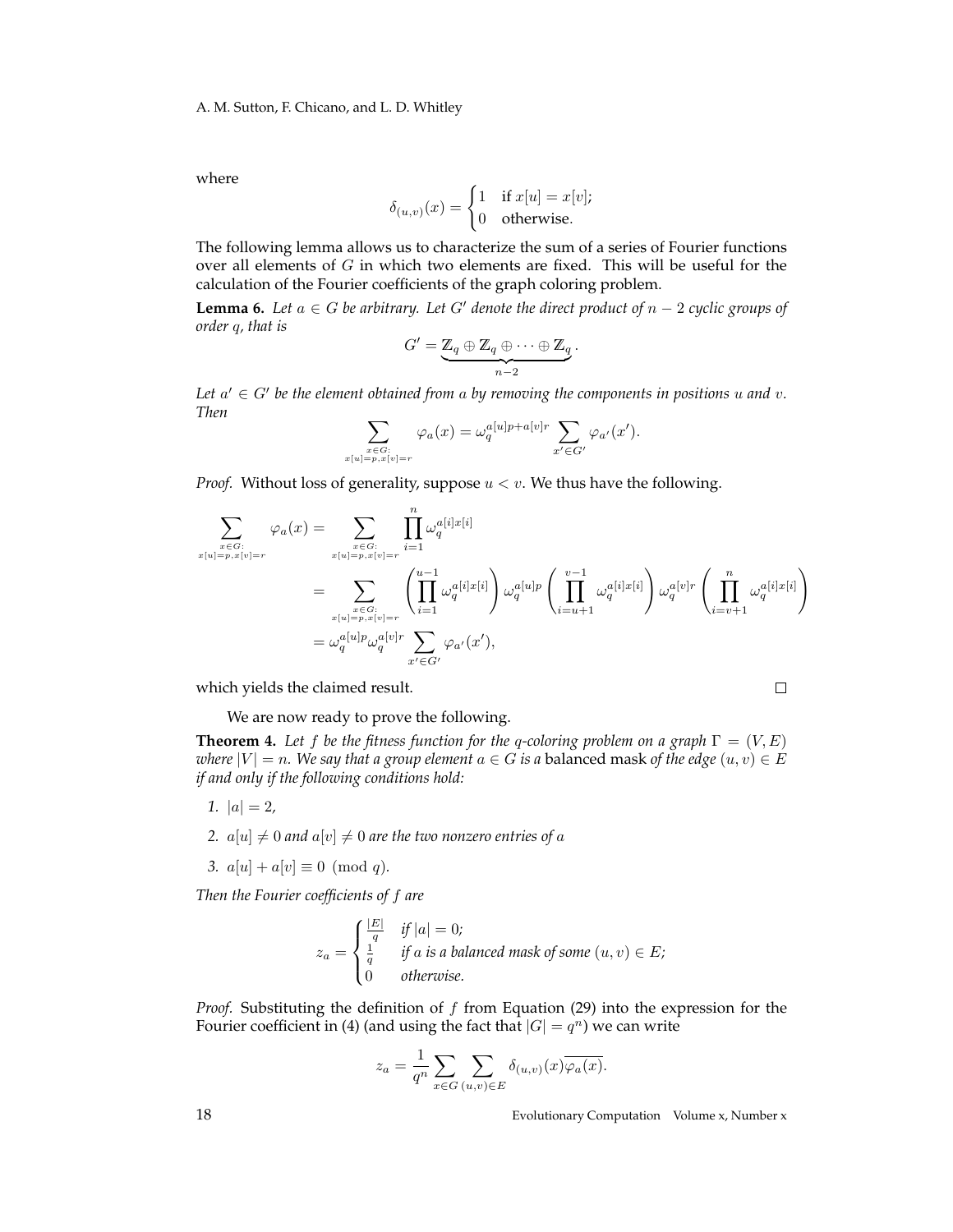Because  $\delta_{(u,v)}(x)$  is nonzero only for  $x[u] = x[v] = \ell$  for each  $\ell \in \{0, 1, \ldots, q-1\}$  we can write the Fourier coefficient corresponding to  $a \in G$  as

$$
z_a = \frac{1}{q^n} \sum_{\ell=0}^{q-1} \sum_{(u,v) \in E} \sum_{\substack{x \in G:\\x[u]=x[v]=\ell}} \overline{\varphi_a(x)}.
$$

Letting G' be the direct product of  $n - 2$  cyclic groups of order q and  $a' \in G'$  be the element obtained by removing the components in positions  $u$  and  $v$  from  $a$ , we can appeal to Lemma 6 to yield the following.

$$
z_a = \frac{1}{q^n} \sum_{\ell=0}^{q-1} \sum_{(u,v)\in E} \overline{\omega_q^{(a[u]+a[v])\ell}} \sum_{x'\in G'} \overline{\varphi_{a'}(x')}.
$$
 (30)

We now make a case distinction for a.

**Case 1:**  $|a| = 0$ , that is,  $a = (0, 0, \dots, 0)$ . In this case,  $|a'| = 0$  in (30) so by (7) we have

$$
z_a = \frac{1}{q^n} \sum_{\ell=0}^{q-1} \sum_{(u,v) \in E} \overline{\omega_q^{(a[u] + a[v])\ell}} |G'|
$$
  
= 
$$
\frac{1}{q^n} \sum_{(u,v) \in E} \sum_{\ell=0}^{q-1} \overline{\omega_q^{(a[u] + a[v])\ell}} q^{n-2}.
$$

Furthermore, since for any u and v,  $a[u] + a[v] = 0$ , we have  $\omega_q^{(a[u] + a[v])\ell} = 1$ yielding

$$
= \frac{1}{q^n} \sum_{(u,v) \in E} q^{n-1} = \frac{|E|}{q}.
$$

**Case 2:**  $|a| = 1$ . Suppose that  $a[w] \neq 0$  is the single nonzero component of a. Considering the interior summations of Equation (30), for each  $(u, v) \in E$ , either  $u = w$ ,  $v = w$ , or  $u \neq w \neq v$ . If  $u = w$  or  $v = w$ , then the term

$$
\sum_{\ell=0}^{q-1} \overline{\omega_q^{(a[u]+a[v])\ell}} = 0
$$

since in this case  $0 < a[u] + a[v] < q$  making  $\omega_q^{a[u] + a[v]}$  a  $q$ -th root of unity and the sum vanishes by Equation (2). On the other hand, if  $u \neq w \neq v$ , then  $|a'| > 0$  and the term

$$
\sum_{x' \in G'} \overline{\varphi_{a'}(x)} = 0
$$

by Equation (7). Since these are the only possibilities for  $|a| = 1$ , it must be the case that  $z_a = 0$  when  $|a| = 1$ .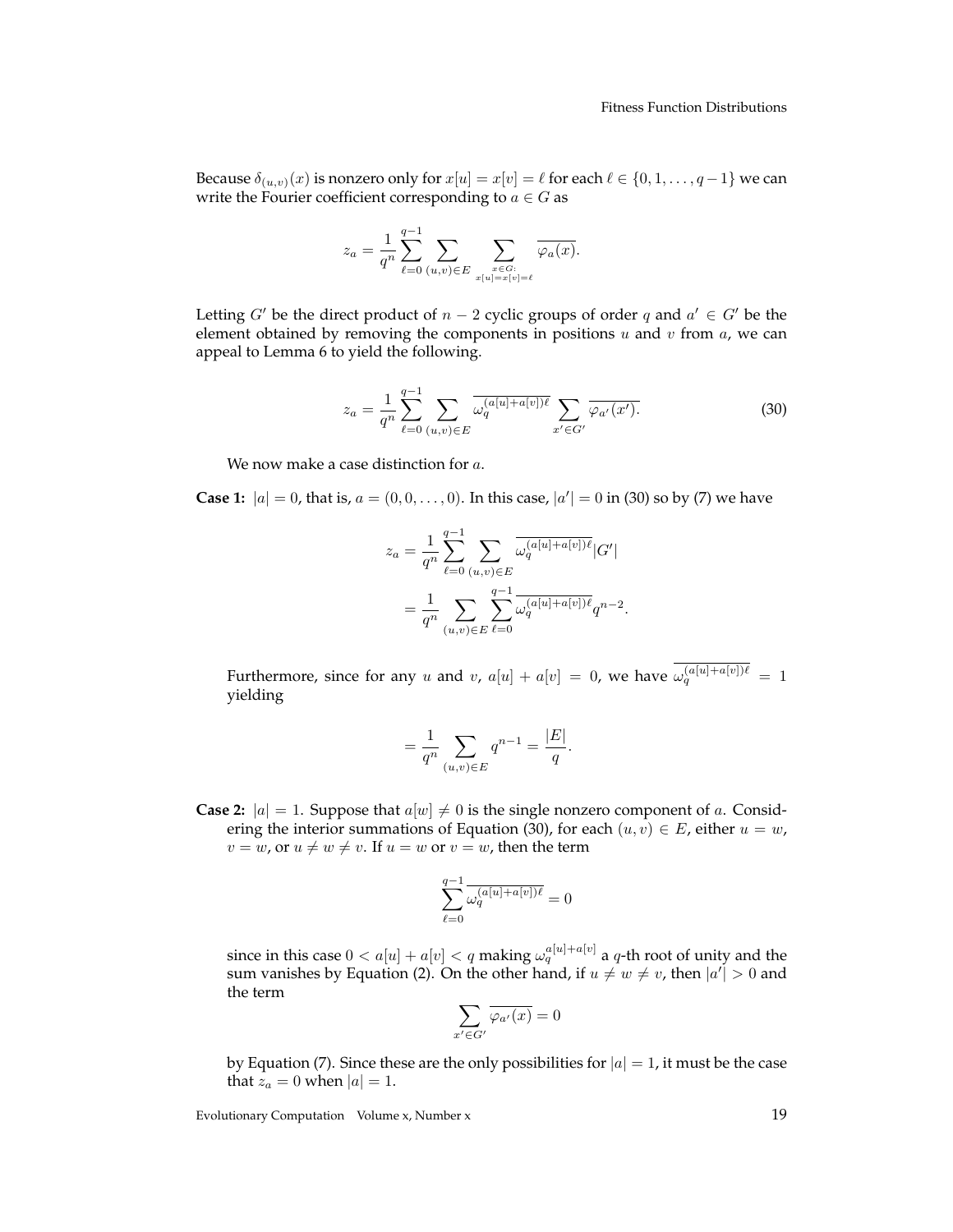**Case 3:**  $|a| = 2$ . Let  $a[w] \neq 0$  and  $a[t] \neq 0$  be the two only nonzero components of a. If  $(w, t) \notin E$ , then clearly (30) evaluates to zero. On the other hand, if  $(w, t) \in E$ , then we have

$$
z_a = \frac{1}{q^n} \sum_{\ell=0}^{q-1} \overline{\omega_q^{(a[w]+a[t])\ell}} \sum_{x' \in G'} \overline{\varphi_{a'}(x')}
$$

and since  $|a'| = 0$ , by Equation (7) we have

$$
= \frac{1}{q^n} \sum_{\ell=0}^{q-1} \overline{\omega_q^{(a[w]+a[t])\ell}} q^{n-2}
$$
  
= 
$$
\frac{q^{n-2}}{q^n} \sum_{\ell=0}^{q-1} \overline{\omega_q^{(a[w]+a[t])\ell}} = \begin{cases} \frac{1}{q} & \text{if } a[w] + a[t] \equiv 0 \pmod{q}; \\ 0 & \text{otherwise}. \end{cases}
$$

The final step follows from the fact that if  $a[w] + a[t] \not\equiv 0 \pmod{q}$ , then  $\omega_q^{a[w]+a[t]}$  is a q-th root of unity and  $\sum_{\ell=0}^{q-1} \omega_q^{a[w]+a[t]} = 0$ . Otherwise,  $\omega_q^{a[w]+a[t]} = 1$  and the sum evaluates to q. Hence, if  $|a|=2$ , then  $z_a=\frac{1}{q}$  if and only if the nonzero components of a correspond to an edge in E *and* their sum is equivalent to zero modulo q, otherwise  $z_a = 0$ . Put another way, if  $|a| = 2$ , then  $z_a$  is nonzero (and equal to  $\frac{1}{q}$ ) if and only if *a* is a balanced mask of an edge  $(w, t) \in E$ .

**Case 4:**  $|a| > 2$ . In this case,  $|a'| > 0$  so again by Equation (7),  $\sum_{x' \in G'} \overline{\varphi_{a'}(x)} = 0$ , and Equation (30) evaluates to zero. Hence for the case of  $|a| > 2$ ,  $z_a = 0$ .

These cases cover all  $a \in G$  and yield the claimed result.

 $\Box$ 

Thus, the graph coloring fitness function that counts constraint violations in a  $q$ coloring corresponding to  $x \in G$  has a sparse representation in the Fourier basis: its Fourier coefficients are nonzero for  $a \in G$  which have exactly two nonzero entries corresponding to balanced masks of edges in Γ.

#### **6.1 The Average Number of Constraint Violations Within** r **Steps**

We now apply the above results to compute the average number of constraint violations that occur within a sphere or ball of radius  $r$  centered on an arbitrary coloring. In doing so, we generalize a well-known result of Grover (1992) that relates the average number of constraint violations in the single-change neighborhood with the number of violations in the current coloring.

Let  $x \in G$  correspond to a q-coloring of  $\Gamma$ . Let  $B = \{y : d_H(x, y) \leq r\}$  denote the Hamming ball of radius r around x. Substituting into Equation (21) results in an expression for this average value of  $f$  in  $B$ .

$$
E(f(X_B)) = |B|^{-1} \sum_{a \in G} \gamma_a^{(r)} z_a \varphi_a(x)
$$
 by (21)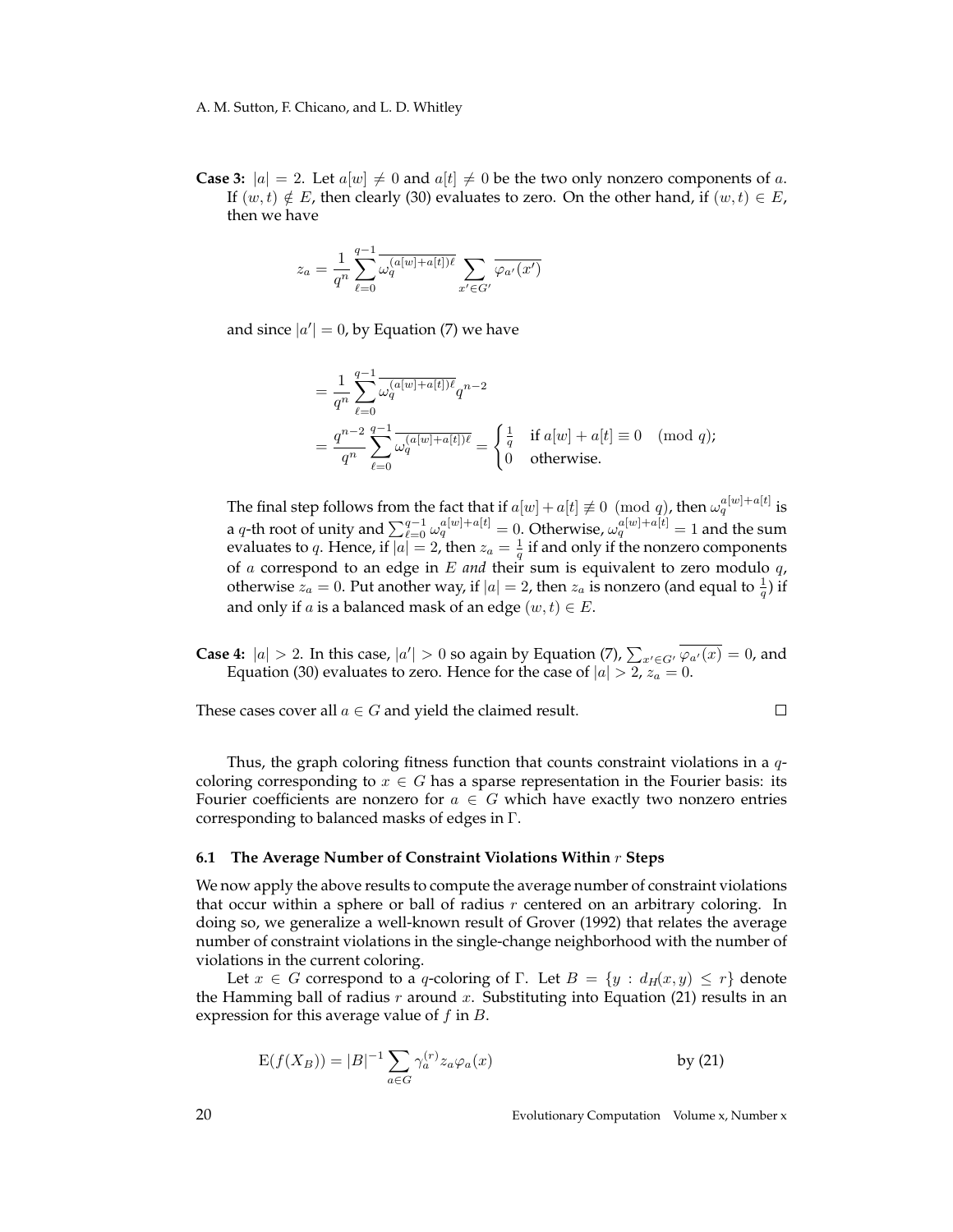Since  $|a| = 0$  or  $|a| = 2$ , we employ the notation defined in (18) to write

$$
=|B|^{-1}\left(\gamma_{[0]}^{(r)}z_{0}+\gamma_{[2]}^{(r)}\sum_{\substack{a\in G:\\|a|=2}}z_{a}\varphi_{a}(x)\right)
$$
  

$$
=|B|^{-1}\left(\gamma_{[0]}^{(r)}z_{0}+\gamma_{[2]}^{(r)}(f(x)-z_{0})\right)
$$
  

$$
=|B|^{-1}\left(\frac{\gamma_{[0]}^{(r)}|E|}{q}+\gamma_{[2]}^{(r)}\left(f(x)-\frac{|E|}{q}\right)\right),
$$
 (31)

where  $\gamma^{(r)}_{[2]}$  and  $\gamma^{(r)}_{[0]}$  are given by Equation (18).

The same can be done for the spheres. Let  $S = \{y : d_H(x, y) = r\}$  denote the Hamming sphere of radius  $r$  centered on  $x$ , a  $q$ -coloring of the graph. Then we have

$$
E(f(X_S)) = |S|^{-1} \left( \lambda_{[0]}^{(r)} z_0 + \lambda_{[2]}^{(r)} \sum_{\substack{a \in G:\\|a| = 2}} z_a \varphi_a(x) \right) = |S|^{-1} \left( \lambda_{[0]}^{(r)} z_0 + \lambda_{[2]}^{(r)} \left( f(x) - z_0 \right) \right)
$$
  
= 
$$
|S|^{-1} \left( \frac{\lambda_{[0]}^{(r)} |E|}{q} + \lambda_{[2]}^{(r)} \left( f(x) - \frac{|E|}{q} \right) \right),
$$
 (32)

where  $\lambda_{[2]}^{(r)}$  and  $\lambda_{[0]}^{(r)}$  are given by Equation (17).

Note that in the simple case, when  $r = 1$ , we have  $|S| = (q - 1)n$  and the above equation simplifies to

$$
E(f(X_S)) = \frac{1}{(q-1)n} \left( \lambda_{[0]} z_0 + \lambda_{[2]} \left( f(x) - z_0 \right) \right).
$$

Substituting the proper values for  $\lambda_{[p]}$  we have

$$
E(f(X_S)) = \frac{1}{(q-1)n} ((q-1)nz_0 + ((q-1)n - 2q) (f(x) - z_0))
$$
  
=  $z_0 + \left(1 - \frac{2q}{(q-1)n}\right) (f(x) - z_0)$   
=  $f(x) - \frac{2q}{(q-1)n} (f(x) - z_0).$ 

From Theorem 4 we get  $z_0 = \frac{|E|}{q}$  which finally yields

$$
= f(x) - \frac{2q}{(q-1)n} \left( f(x) - \frac{|E|}{q} \right).
$$

This exactly corresponds to the result of Grover (1992) who derived the same expression for the average number of constraint violations in the immediate Hamming neighbors of a coloring. Equation (31) provides a similar compact expression for the average number of constraint violations within a Hamming region. We also remark here that the higher moments of the frequency distribution of the count of constraint violations could be easily computed using the method presented in Section 4.2.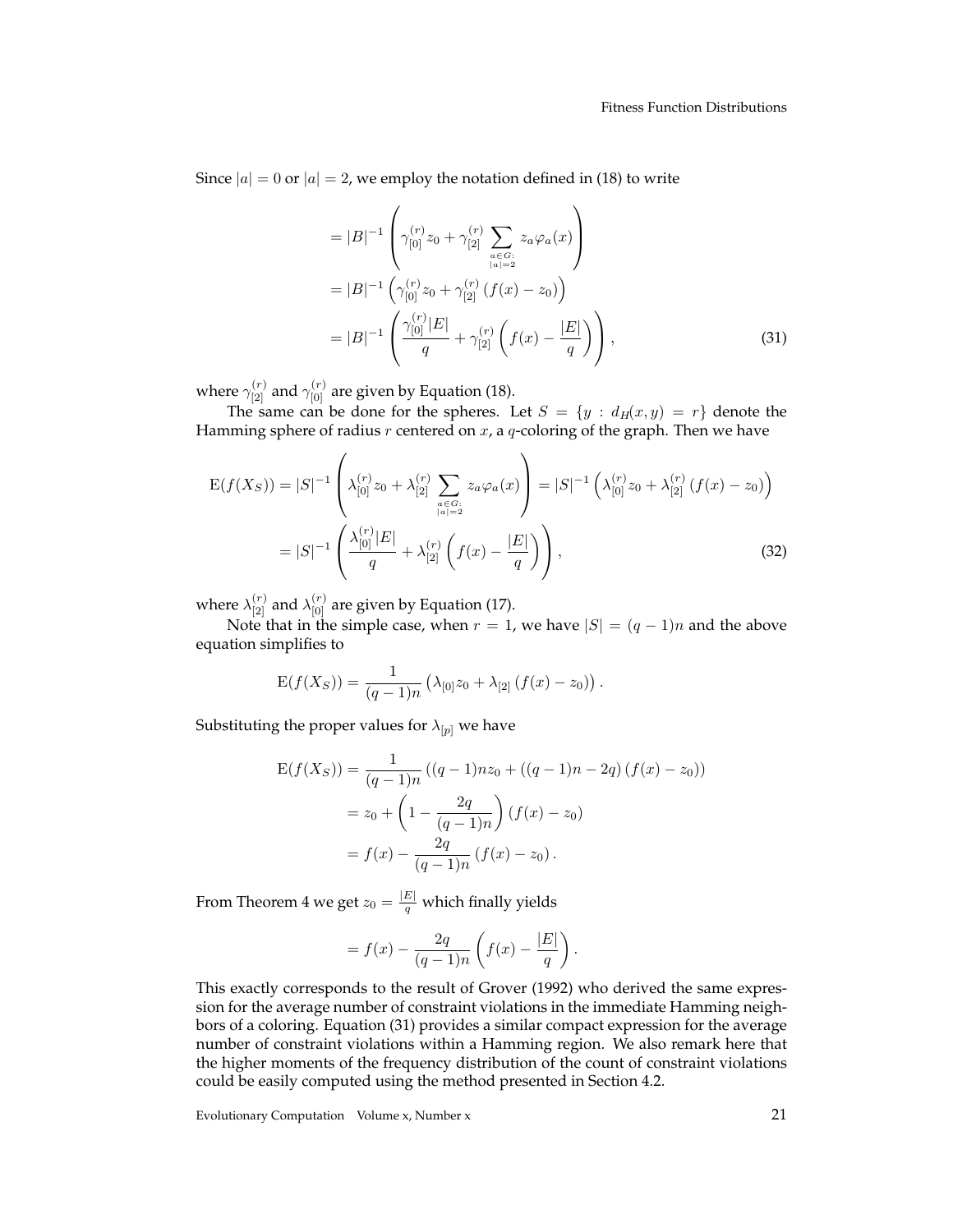#### **6.2 Expectation-optimal Mutation Rate**

In Section 5 we provided closed-form formulas for the expected value after mutation of an arbitrary fitness function  $f$ . In this section we particularize the expression to the case of the graph coloring problem and we discuss the result from a practical point of view. We start with the main result of this section.

**Theorem 5.** *In the graph coloring problem, the expected value of the fitness function after the mutation of a solution* x *with probability* ρ *is given by:*

$$
E(f(M_{\rho}(x))) = \frac{|E|}{q} + \left(1 - \frac{q}{q-1}\rho\right)^2 \left(f(x) - \frac{|E|}{q}\right)
$$
 (33)

*Proof.* According to Theorem 4 the fitness function of the graph coloring problem can be written as:

$$
f(x) = z_0 + \sum_{\substack{a \in G: \\ |a| = 2}} z_a \varphi_a(x)
$$
 (34)

where  $z_0 = |E|/q$  and  $z_a = 1/q$ . Then, using Equation (26) we can write the expected value after mutation as:

$$
E(f(M_{\rho}(x))) = \sum_{a \in G} \left(1 - \frac{q}{q-1}\rho\right)^{|a|} z_a \varphi_a(x) = z_0 + \sum_{\substack{a \in G:\\|a| = 2}} \left(1 - \frac{q}{q-1}\rho\right)^{|a|} z_a \varphi_a(x)
$$

$$
= z_0 + \left(1 - \frac{q}{q-1}\rho\right)^2 \sum_{\substack{a \in G:\\|a| = 2}} z_a \varphi_a(x) = z_0 + \left(1 - \frac{q}{q-1}\rho\right)^2 (f(x) - z_0)
$$

$$
= \frac{|E|}{q} + \left(1 - \frac{q}{q-1}\rho\right)^2 \left(f(x) - \frac{|E|}{q}\right) \tag{35}
$$

which proves the statement.

We are interested in studying the expected fitness under mutation with respect to the mutation rate  $\rho$ . Equation (33) is a quadratic equation in  $\rho$ . Furthermore, the vertex of the parabola is in  $\rho = 1 - 1/q$ . In Figure 2 we plot  $E(f(M_\rho(x)))$  against  $\rho$ .

Our first observation is that the expected value of the fitness function is  $f(x)$  when  $\rho = 0$ , since in this case we do not change the individual. Then, the expected value approaches the average value  $|E|/q$  in a quadratic way. The expected value is exactly the average value when  $\rho = 1 - 1/q$  (the vertex of the parabola). This result can also be explained from a different point of view. If  $\rho = 1 - 1/q$ , the probability of keeping the current value of a solution component  $x[i]$  is  $1/q$  and the probability of changing this value to a different one is  $(q - 1)/q$ . There are  $q - 1$  values to which the current one can be changed and the probability of selecting one of these values is  $1/(q-1)$ . Then, the probability of changing the value of  $x[i]$  to a given new value is

$$
\frac{q-1}{q} \cdot \frac{1}{q-1} = \frac{1}{q},
$$

exactly the same as keeping the current value of  $x[i]$ . In summary, for this particular mutation rate, the mutation operator has the effect of replacing  $x$  with a state chosen uniformly at random from the search space. The expected value is thus the average value of the fitness function over the entire search space.

 $\Box$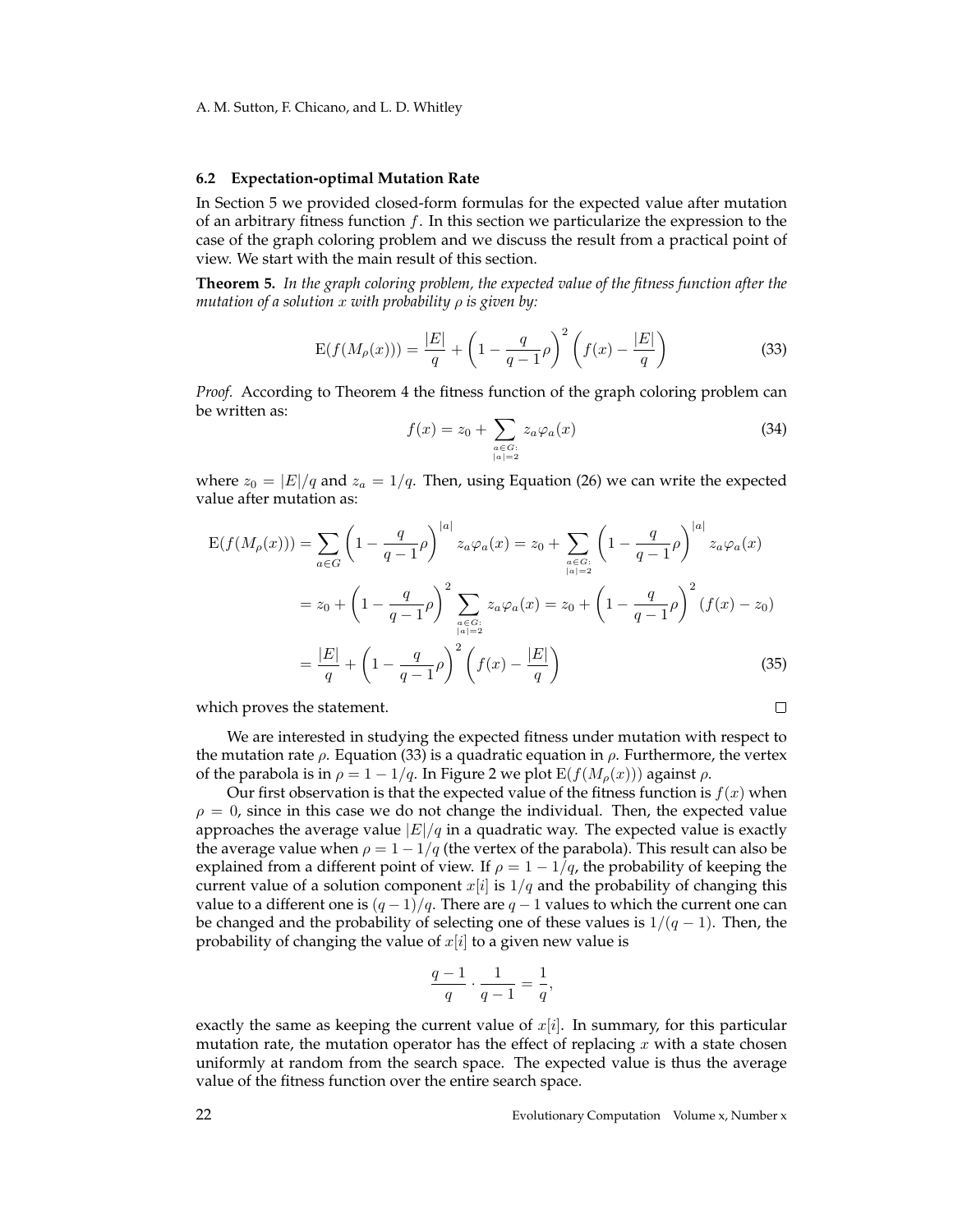

Figure 2: Expected fitness of an offspring of x, i.e.,  $E(f(M_\rho(x)))$ , plotted against mutation rate  $\rho$  for the graph coloring problem. The fitness of the current solution x is denoted by  $f(x)$  whereas  $|E|/q$  is the average fitness over all solutions.

The plot in Figure 2 considers the case in which  $f(x) > |E|/q$ . If  $f(x) < |E|/q$  then the plot is inverted along the X axis and the parabola has a maximum at  $\rho = 1 - 1/q$ . We can summarize the previous considerations in the following rules:

- If  $f(x) > |E|/q$  the maximum expected value of the fitness function after mutation is reached when  $\rho = 0$ , that is, when no mutation is applied.
- If  $f(x) < |E|/q$  the maximum expected value of the fitness function after mutation is reached when  $\rho = 1 - 1/q$ , which is equivalent to picking a random solution from the search space.
- If  $f(x) = |E|/q$  the expected mutation is always  $|E|/q$  independently of the value of ρ.

This analysis of the expected value of the fitness function for the graph coloring problem provides some information of the mutation process but does not give interesting values for the mutation rate. The reason is that the graph coloring problem is what we call an elementary landscape, and the expected value of an elementary landscape after a mutation operation has always the maximum and minimum values in the extremes ( $\rho = 0$  and  $\rho = 1$ ) and/or a trivial value inside the interval ( $\rho = 1 - 1/q$  in our case). More interesting values can be obtained when the function is not an elementary landscape (e.g., see Chicano and Alba (2011)). This happens in the case of the frequency assignment problem, which we now explore.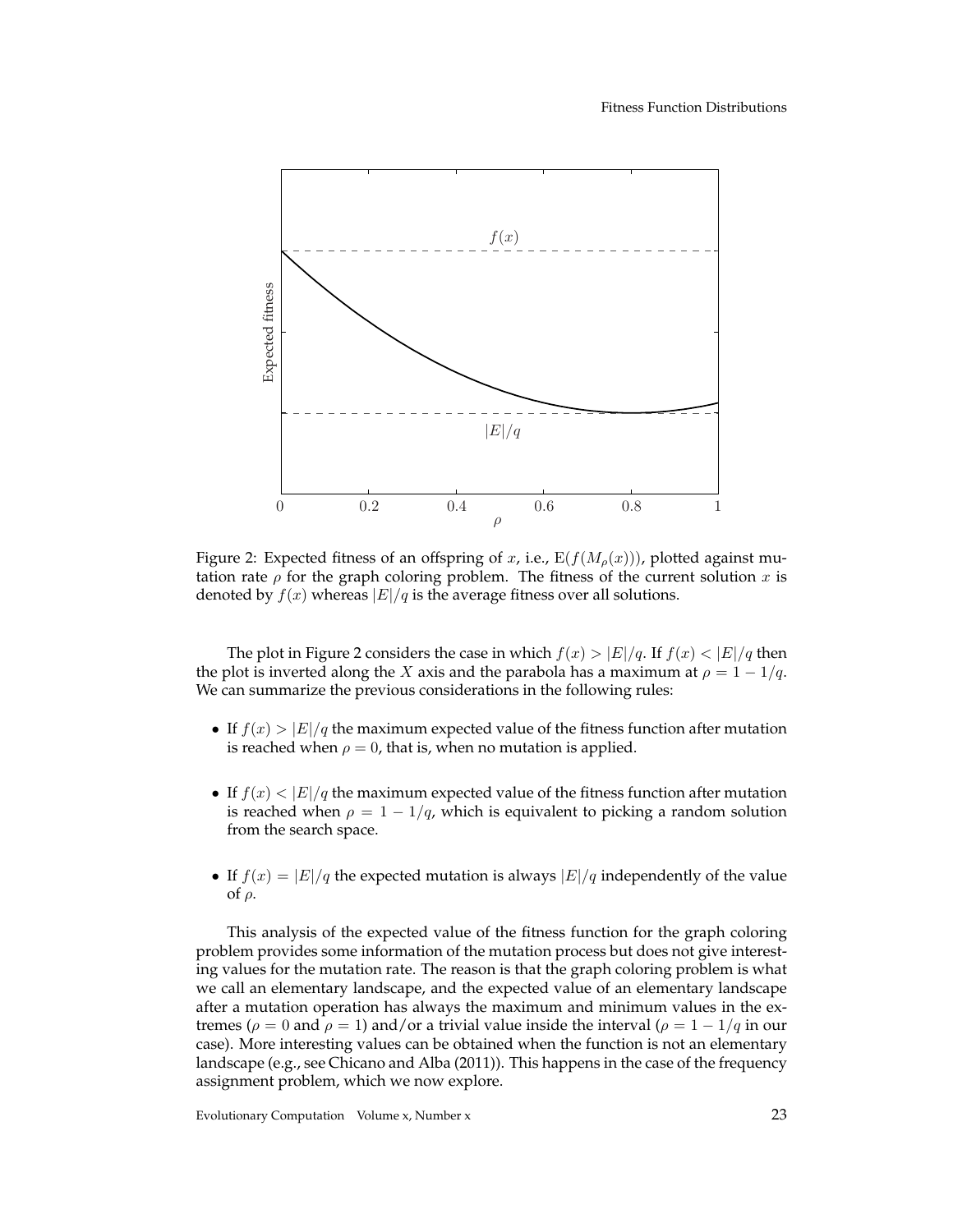#### **7 Results on Frequency Assignment**

The frequency assignment problem is the last step in the layout of a radio network, like a 2G (second generation) cellular mobile network. Frequency assignment entails the assignment of a channel (a frequency band) to every transceiver (TRX) in the radio network. The optimization problem arises because the usable radio spectrum is generally very scarce and, consequently, channels have to be reused by many TRXs in the network (Eisenblätter, 2001).

The multiple use of the same channel may cause interferences that might reduce the quality of service down to unsatisfactory levels. Indeed, significant interference may occur if the same or adjacent-channels are used in neighboring overlapping cells. Two matrices are often used to measure the interferences. In the so-called *interference matrix*, denoted by  $M$ , each element  $m_{ij}$  indicates the degradation of the network quality if TRXs i and j operate on the same channel. This is called *co-channel interference*. In addition to co-channel interference there also may exist a so-called *adjacent-channel interference*, which occurs when two TRXs operate on adjacent channels (i.e., one TRX operates on channel p and the other on channel  $p+1$  or  $p-1$ ). Co-channel and adjacentchannel interferences are the most important ones in the design of a radio network. But we could also be interested in considering interferences due to overlapping of channels with a larger separation. This is in accordance with real-world applications, since the amount of interference between two channels depends on the separation of the channels (Aardal et al., 2003).

Thus, in our generalized form of the frequency assignment problem, we consider both co-channel interference and adjacent channel interference as well as interferences due to frequencies with a larger separation.

We can assign a cost to each possible interference that can occur in a channel assignment. Then, the objective is to minimize the cost due to interferences in a radio network. An additional generalization of this problem also considers the possibility of additional costs due to the mere fact that a given channel is used by a given TRX, e.g., a fee could be charged to a telecommunication company for using a channel in a given location. In general, the set of channels that can be assigned to each TRX might be different. We assume that the valid channels of each TRX are sorted and we use an integer number to represent their position in the sorted set. We also assume, without loss of generality, that the number of valid channels is the same,  $q$ , in all the TRXs. We denote with  $n$  the number of TRXs in the radio network.

In order to take into account all the previous considerations and keep a compact formulation of the problem we define an array of weights  $w \in \mathbb{R}^{n \times n \times q \times q}$  in which we denote each element with  $w_{u,v}^{p,r}$ , where  $u, v \in \{1, \ldots, n\}$  and  $p, r \in \{0, \ldots, q-1\}$ . We can interpret the element  $w_{u,v}^{p,r}$  as the cost of having channel  $p$  in TRX  $u$  and channel  $r$ in TRX  $v$ . One solution for this problem is a map from the TRXs set, denoted with  $V$ , to the set of possible channels  $F = \{0, 1, \ldots, q - 1\} = \mathbb{Z}_q$ . Thus, the solution space is  $G = F^V = \hat{\mathbb{Z}_q^n}.$  Using the array of weights we can define the cost function as:

$$
f(x) = \sum_{u,v=1}^{n} w_{u,v}^{x[u],x[v]}.
$$
 (36)

The cost element  $w_{v,u}^{r,p}$  has the same meaning as  $w_{u,v}^{p,r}$ , so we can set one of them to zero. However, for the sake of clarity and without loss of generality, we will take the convention that  $w_{u,v}^{p,r} = w_{v,u}^{r,p}$  for all  $u, v, p, r$ . Then, the cost element  $w_{u,v}^{p,r}$  with  $u \neq v$ must be interpreted as half the cost of having channel  $p$  in TRX  $u$  and channel  $r$  in TRX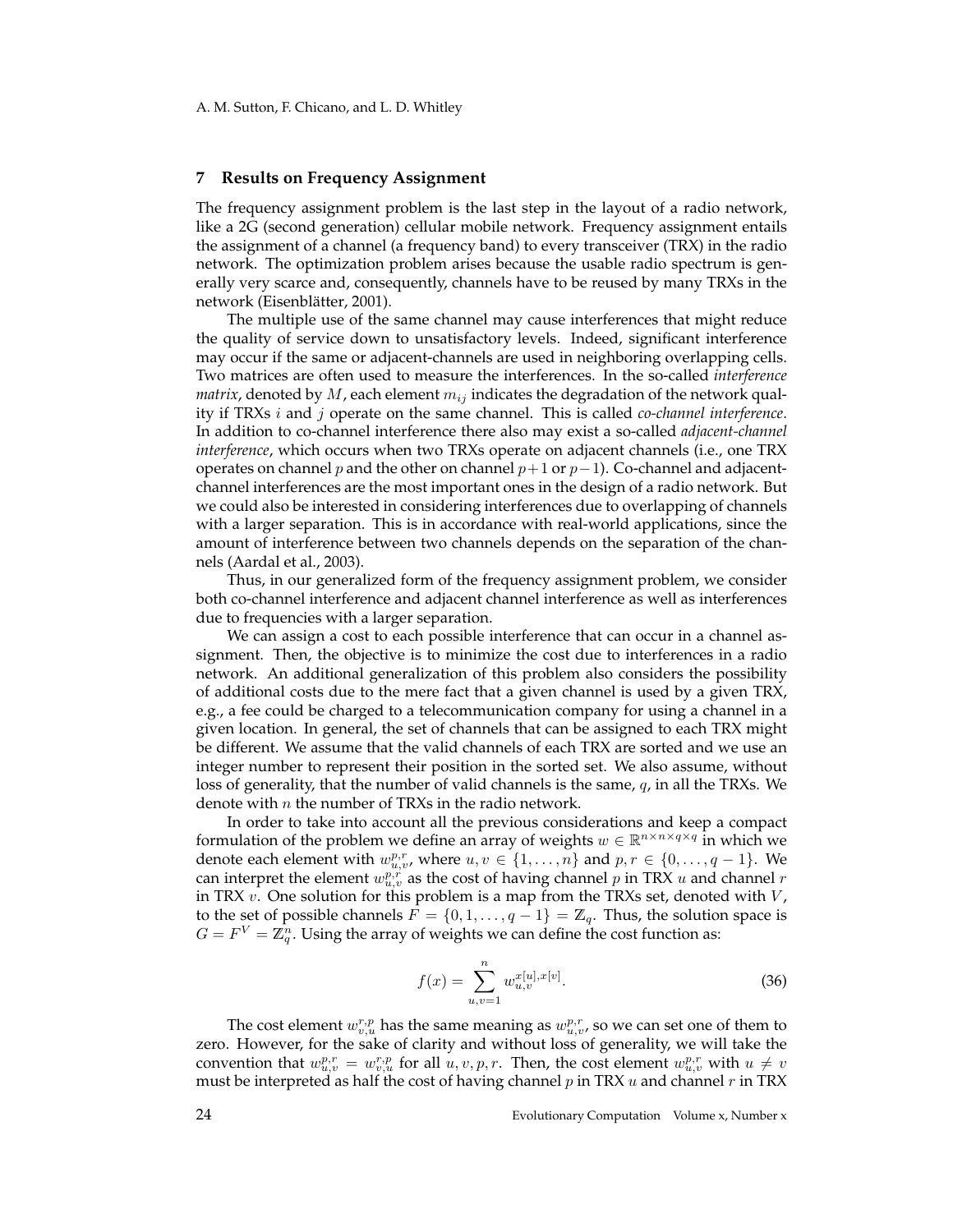v. If  $u = v$  the element  $w_{u,u}^{p,p}$  is the additional cost of having channel p in TRX u. The values  $w_{u,u}^{p,r}$  with  $p \neq r$  are zero.

Let us rewrite the cost function (36) in a more convenient way, as a linear combination of functions:

$$
f(x) = \sum_{u,v=1}^{n} \sum_{p,r=0}^{q-1} w_{u,v}^{p,r} \delta_{u,v}^{p,r}(x),
$$
\n(37)

where

$$
\delta_{u,v}^{p,r}(x) = \begin{cases} 1 & \text{if } x[u] = p \land x[v] = r; \\ 0 & \text{otherwise.} \end{cases}
$$
 (38)

Now we can focus on the functions  $\delta_{u,v}^{p,r}$ . The following lemma provides a first result.

**Lemma 7.** *Given*  $u, v \in \{1, 2, ..., n\}$  *and*  $p, r \in \mathbb{Z}_q$  *the Fourier coefficients of the function* δ p,r u,v *defined in (38) are*

$$
z_a = \begin{cases} \frac{\omega_q^{-a[u]p-a[v]r}}{q^2} & \text{if } a[t] = 0 \text{ for all } t \in \{1, 2, \dots, n\} \text{ such that } t \neq u \text{ and } t \neq v. \\ 0 & \text{otherwise} \end{cases}
$$
 (39)

*Proof.* Substituting the definition of  $\delta_{u,v}^{p,r}$  into the expression for the Fourier coefficients (4) we can write

$$
z_a = \frac{1}{q^n} \sum_{x \in G} \delta_{u,v}^{p,r}(x) \overline{\varphi_a(x)}.
$$

Since  $\delta_{u,v}^{p,r}(x)$  is one when  $x[u] = p$  and  $x[v] = r$  and zero otherwise, we can write

$$
z_a = \frac{1}{q^n} \sum_{\substack{x \in G:\\x[u] = p, x[v] = r}} \overline{\varphi_a(x)};
$$

and using Lemma 6 we have

$$
z_a = \frac{\overline{\omega_q^{a[u]p+a[v]r}}}{q^n} \sum_{x' \in G'} \overline{\varphi_{a'}(x')}.
$$

where  $G'$  is the direct product of  $n-2$  cyclic groups of order q and  $a' \in G'$  is the element obtained by removing the components in positions  $u$  and  $v$  from  $a$ . Equation (7) states that the sum in the previous expression will be  $|G'| = q^{n-2}$  only if  $a' = 0$ , that is, if  $a[t] = 0$  for all  $t \in \{1, 2, ..., n\}$  such that  $t \neq u$  and  $t \neq v$ . The sum will be zero if any of the  $a[t] \neq 0$  for t different from u and v. Replacing the sum in the previous expression by zero or  $q^{n-2}$  and taking into account that  $\overline{\omega^b_q} = \omega^{-b}_q$  we find (39).  $\Box$ 

Using this lemma we can prove the following theorem.

**Theorem 6.** *The Fourier coefficients of the fitness function of the frequency assignment problem*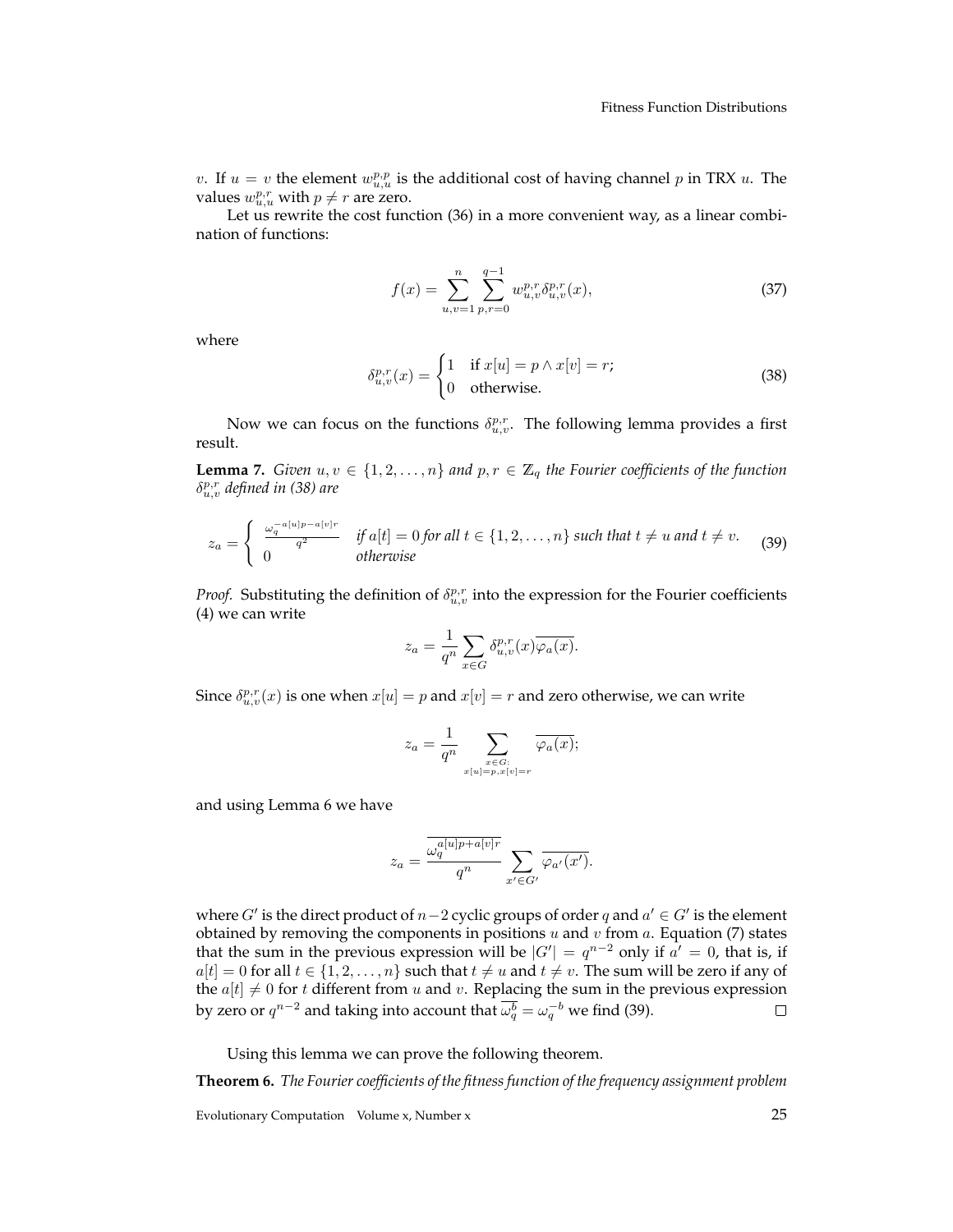$f(x)$  are

$$
z_{a} = \begin{cases} \frac{1}{q^{2}} \sum_{u,v=1}^{n} \sum_{p,r=0}^{q-1} w_{u,v}^{p,r} & \text{if } |a| = 0; \\ \frac{2}{q^{2}} \sum_{v=1}^{n} \sum_{p,r=0}^{q-1} w_{t,v}^{p,r} \omega_{q}^{-a[t]p} - \sum_{p=0}^{q-1} w_{t,t}^{p,p} \omega_{q}^{-2a[t]p} & \text{if } |a| = 1 \text{ and } a[t] \neq 0; \\ \frac{2}{q^{2}} \sum_{p,r=0}^{q-1} w_{u,v}^{p,r} \omega_{q}^{-a[u]p-a[v]r} & \text{if } |a| = 2, a[u] \neq 0 \text{ and } a[v] \neq 0; \\ 0 & \text{if } |a| > 2. \end{cases}
$$
(40)

*Proof.* We can find the expression for the Fourier coefficients  $z_a$  of  $f(x)$  by computing the weighted sum of Equation (37) using the Fourier coefficients of the  $\delta$  functions instead of the functions themselves:

$$
z_a = \sum_{u,v=1}^n \sum_{p,r=0}^{q-1} w_{u,v}^{p,r} z_a^{u,v,p,r}, \tag{41}
$$

where we include the parameters  $u, v, p, r$  in the Fourier coefficients of the  $\delta$  functions. We now distinguish four cases depending on the number of nonzero elements of  $a$ .

• Case 1:  $|a| = 0$ . According to Lemma 7,  $z_a^{u,v,p,r} = 1/q^2$  and Equation (41) can be simplified to:

$$
z_a = \frac{1}{q^2} \sum_{u,v=1}^n \sum_{p,r=0}^{q-1} w_{u,v}^{p,r}.
$$

• Case 2:  $|a| = 1$ . Let us denote with  $a[t]$  the nonzero entry of a. The coefficient  $z_a^{u,v,p,r}$  is nonzero if  $t = u$  or  $t = v$ . Then, we can simplify Equation (41) to

$$
z_{a} = \frac{1}{q^{2}} \sum_{v=1}^{n} \sum_{p,r=0}^{q-1} \left( w_{t,v}^{p,r} \omega_{q}^{-a[t]p} + w_{v,t}^{p,r} \omega_{q}^{-a[t]r} \right) - \sum_{p=0}^{q-1} w_{t,t}^{p,p} \omega_{q}^{-2a[t]p}
$$
  

$$
= \frac{1}{q^{2}} \sum_{v=1}^{n} \sum_{p,r=0}^{q-1} \left( w_{t,v}^{p,r} \omega_{q}^{-a[t]p} + w_{t,v}^{r,p} \omega_{q}^{-a[t]r} \right) - \sum_{p=0}^{q-1} w_{t,t}^{p,p} \omega_{q}^{-2a[t]p}
$$
  

$$
= \frac{2}{q^{2}} \sum_{v=1}^{n} \sum_{p,r=0}^{q-1} w_{t,v}^{p,r} \omega_{q}^{-a[t]p} - \sum_{p=0}^{q-1} w_{t,t}^{p,p} \omega_{q}^{-2a[t]p}.
$$
 (42)

• Case 3:  $|a| = 2$ . Let us denote with  $a[u]$  and  $a[v]$  the two only entries in a that are nonzero. Then, only the coefficients  $z_a^{u,v,p,r}$  with any arbitrary value for  $p$  and  $r$  are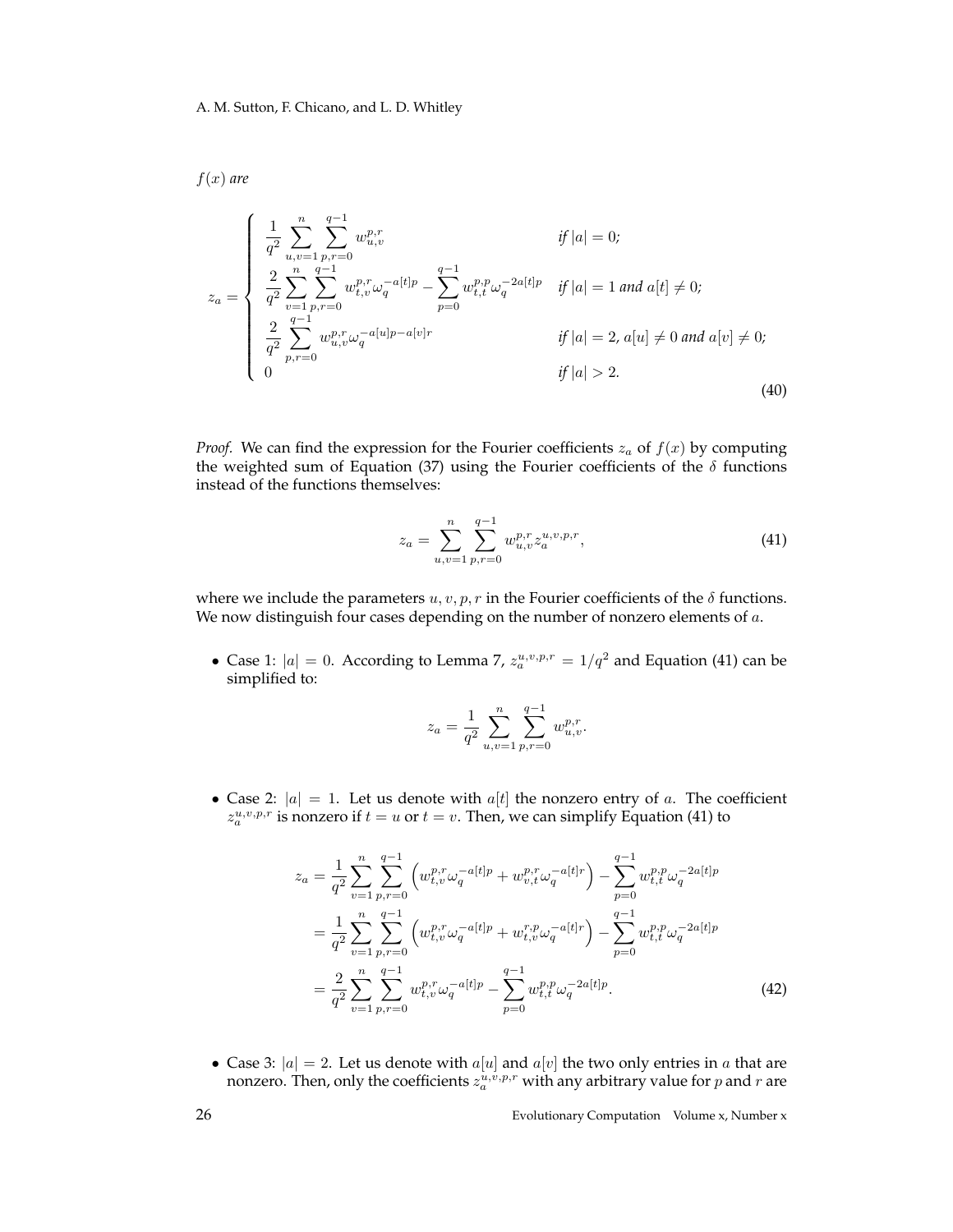nonzero. Equation (41) can be simplified to:

$$
z_a = \frac{1}{q^2} \sum_{p,r=0}^{q-1} \left( w_{u,v}^{p,r} \omega_q^{-a[u]p-a[v]r} + w_{v,u}^{p,r} \omega_q^{-a[v]p-a[u]r} \right)
$$
  

$$
= \frac{1}{q^2} \sum_{p,r=0}^{q-1} \left( w_{u,v}^{p,r} \omega_q^{-a[u]p-a[v]r} + w_{u,v}^{r,p} \omega_q^{-a[u]r-a[v]p} \right)
$$
  

$$
= \frac{2}{q^2} \sum_{p,r=0}^{q-1} w_{u,v}^{p,r} \omega_q^{-a[u]p-a[v]r}.
$$
 (43)

• Case 4:  $|a| > 2$ . In this case  $z_a^{u,v,p,r} = 0$  and, as a consequence,  $z_a = 0$ .

These cases cover all the possible values for  $a \in G$  and proves the statement.  $\Box$ 

As in the case of the graph coloring problem, we can observe that the frequency assignment problem has also bounded epistasis and thus the fitness function has a sparse representation in the Fourier basis. In this case, the Fourier coefficients are nonzero only for the elements  $a \in G$  with nonzero values in two or less entries.

In the following it will be convenient to group together the terms in the Fourier expansion related to elements  $a \in G$  having the same number of nonzero entries, the so-called elementary components of the function (Chicano et al., 2011). We identify here three components, related to the terms in which  $|a| = 0$ ,  $|a| = 1$  and  $|a| = 2$ . The definition of the elementary components are:

$$
f_{[0]} = z_0,\t\t(44)
$$

$$
f_{[1]}(x) = \sum_{\substack{a \in G \\ |a| = 1}} z_a \varphi_a(x), \tag{45}
$$

$$
f_{[2]}(x) = \sum_{\substack{a \in G \\ |a| = 2}} z_a \varphi_a(x),\tag{46}
$$

where we omit the variable in  $f_{[0]}$  to highlight that it is a constant (function). The fitness function  $f(x)$  is just the sum of these three terms:  $f(x) = f_{[0]} + f_{[1]}(x) + f_{[2]}(x)$ .

#### **7.1 The Average Fitness in Hamming Regions**

We can use the Fourier expansion of the previous section to compute the average value of the fitness function in an arbitrary Hamming region (ball or sphere) of size  $r$ . Let  $x \in G$  corresponds to a map of TRXs to channels. Let  $B = \{y : d_H(x, y) \le r\}$  denote the Hamming ball of radius  $r$  around  $x$ . Substituting into Equation (21) results in an expression for this average value of  $f$  in  $B$ .

$$
E(f(X_B)) = |B|^{-1} \left( \gamma_{[0]}^{(r)} z_0 + \gamma_{[1]}^{(r)} \sum_{\substack{a \in G:\\|a|=1}} z_a \varphi_a(x) + \gamma_{[2]}^{(r)} \sum_{\substack{a \in G:\\|a|=2}} z_a \varphi_a(x) \right)
$$
  
=  $|B|^{-1} \left( \gamma_{[0]}^{(r)} f_{[0]} + \gamma_{[1]}^{(r)} f_{[1]}(x) + \gamma_{[2]}^{(r)} f_{[2]}(x) \right),$  (47)

where  $\gamma^{(r)}_{[0]}$ ,  $\gamma^{(r)}_{[1]}$  and  $\gamma^{(r)}_{[2]}$  are given by Equation (18).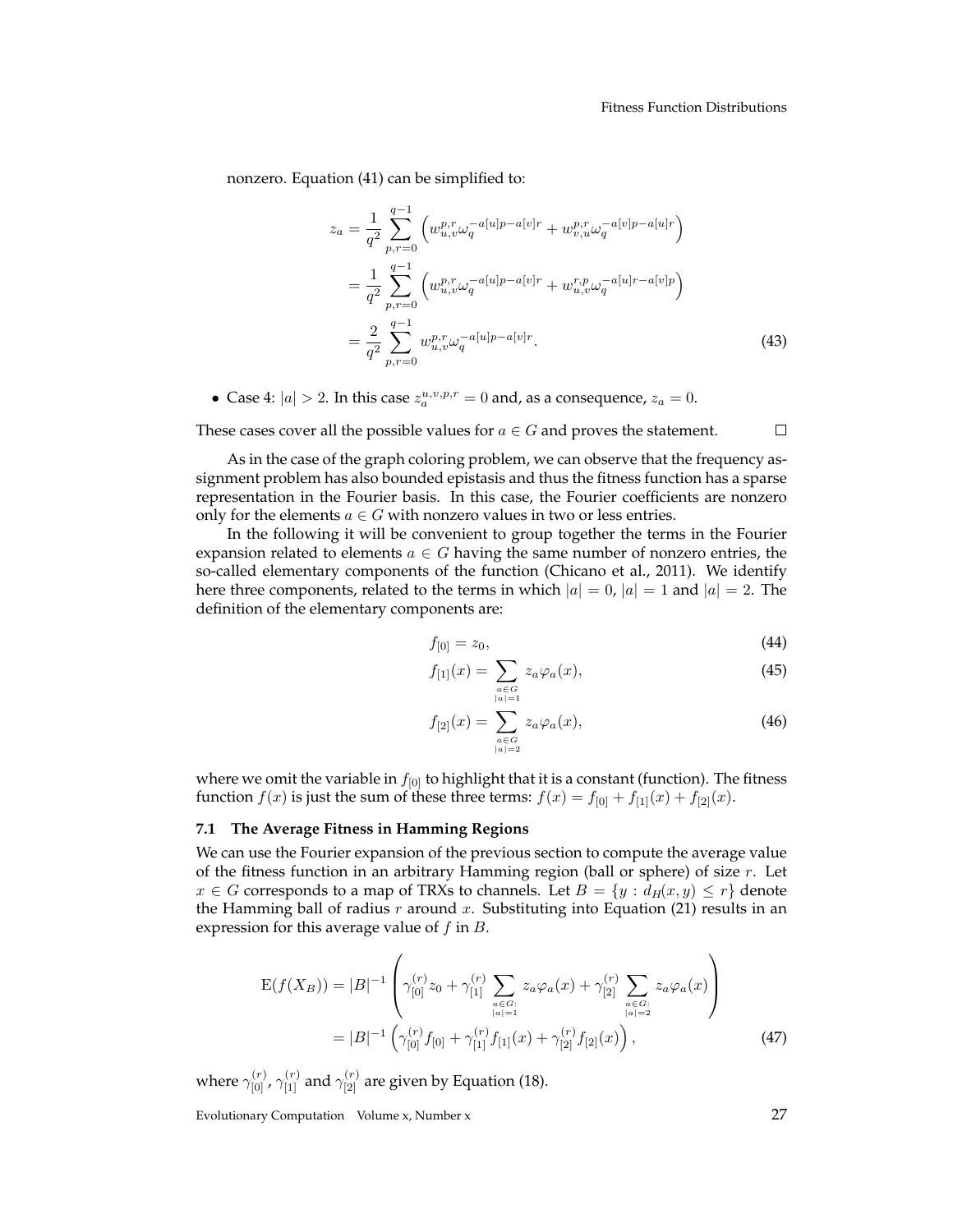A. M. Sutton, F. Chicano, and L. D. Whitley

The same can be done for the spheres. Let  $S = \{y : d_H(x, y) = r\}$  denote the Hamming sphere of radius  $r$  centered on  $x$ , a map from TRXs to channels. Then we have

$$
E(f(X_S)) = |S|^{-1} \left( \lambda_{[0]}^{(r)} z_0 + \lambda_{[1]}^{(r)} \sum_{\substack{a \in G:\\|a|=1}} z_a \varphi_a(x) + \lambda_{[2]}^{(r)} \sum_{\substack{a \in G:\\|a|=2}} z_a \varphi_a(x) \right)
$$
  
=  $|S|^{-1} \left( \lambda_{[0]}^{(r)} f_{[0]} + \lambda_{[1]}^{(r)} f_{[1]}(x) + \lambda_{[2]}^{(r)} f_{[2]}(x) \right).$  (48)

where  $\lambda_{[0]}^{(r)}$ ,  $\lambda_{[1]}^{(r)}$  and  $\lambda_{[2]}^{(r)}$  are given by Equation (17).

Note that in the simplest case, when  $r = 1$ , we have  $|S| = (q - 1)n$  and the above equation simplifies to

$$
E(f(X_S)) = \frac{1}{(q-1)n} \left( \lambda_{[0]} f_{[0]} + \lambda_{[1]} f_{[1]}(x) + \lambda_{[2]} f_{[2]}(x) \right).
$$

Substituting the proper values for  $\lambda_{[p]}$  we have

$$
E(f(X_S)) = \frac{1}{(q-1)n} ((q-1)n f_{[0]} + ((q-1)n - q) f_{[1]}(x) + ((q-1)n - 2q) f_{[2]}(x))
$$
  
= 
$$
\frac{1}{(q-1)n} ((q-1)n(f_{[0]} + f_{[1]}(x) + f_{[2]}(x)) - q f_{[1]}(x) - 2q f_{[2]}(x))
$$
  
= 
$$
\frac{1}{(q-1)n} ((q-1)n f(x) - q(f_{[1]}(x) + 2f_{[2]}(x)))
$$
  
= 
$$
f(x) - \frac{q}{(q-1)n} (f_{[1]}(x) + 2f_{[2]}(x)).
$$

As in the case of the graph coloring problem, the higher moments of the frequency distribution of the values of the fitness function could be easily computed using the method presented in Section 4.2.

#### **7.2 Expectation-optimal Mutation Rate**

Let us now particularize the results of Section 5 to the case of the frequency assignment problem. The following theorem presents the main result.

**Theorem 7.** *In the frequency assignment problem, the expected value of the fitness function after the mutation of a solution* x *with probability* ρ *is given by:*

$$
E(f(M_{\rho}(x))) = f_{[0]} + \left(1 - \frac{q}{q-1}\rho\right)f_{[1]}(x) + \left(1 - \frac{q}{q-1}\rho\right)^2 f_{[2]}(x).
$$
 (49)

*Proof.* According to Theorem 4 the fitness function of the graph coloring problem can be written as:

$$
f(x) = \sum_{\substack{a \in G: \\ |a| \le 2}} z_a \varphi_a(x). \tag{50}
$$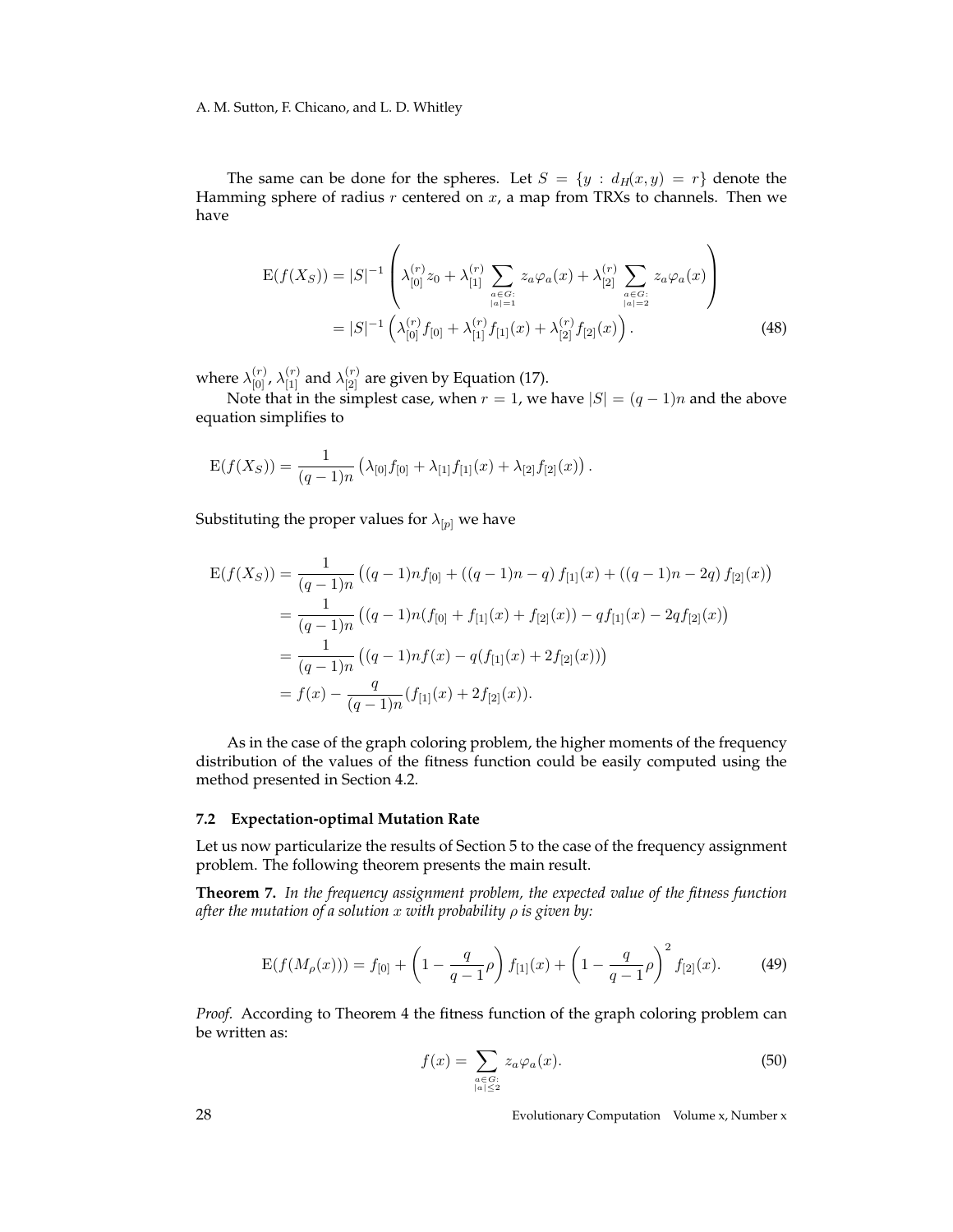Then, using Equation (26) we can write the expected value after mutation as:

$$
E(f(M_{\rho}(x))) = \sum_{a \in G} \left(1 - \frac{q}{q-1}\rho\right)^{|a|} z_a \varphi_a(x)
$$
  
=  $z_0 + \left(1 - \frac{q}{q-1}\rho\right) \sum_{\substack{a \in G:\\|a|=1}} z_a \varphi_a(x) + \left(1 - \frac{q}{q-1}\rho\right)^2 \sum_{\substack{a \in G:\\|a|=2}} z_a \varphi_a(x),$ 

and using the definition of  $f_{[0]}$ ,  $f_{[1]}(x)$  and  $f_{[2]}(x)$  given in Eqs. (44), (45) and (46) we have

$$
E(f(M_{\rho}(x))) = f_{[0]} + \left(1 - \frac{q}{q-1}\rho\right)f_{[1]}(x) + \left(1 - \frac{q}{q-1}\rho\right)^2 f_{[2]}(x),\tag{51}
$$

which proves the statement.

According to the previous theorem, the expected value of the fitness function after a mutation is a quadratic equation with respect to the mutation rate  $\rho$ . However, the analysis of this quadratic equation provides more information than in the case of the graph coloring problem. The reason is that the frequency assignment is not an elementary landscape and the behavior of the elementary components  $f_{[1]}(x)$  and  $f_{[2]}(x)$ is different, in general, from the behavior of  $f(x)$ .

We are interested in finding the expectation-optimal mutation rate for a given solution x. Let us consider two cases:

- Case  $f_{[2]}(x) = 0$ . In this case Equation (49) is a linear equation in  $\rho$  and the expectation-optimal mutation rate must be in one of the extremes of the interval:  $\rho = 0$  or  $\rho = 1$ . In particular, since we are minimizing, the expectation-optimal mutation rate will be  $\rho = 1$  if  $f_{[1]}(x) > 0$  and  $\rho = 0$  if  $f_{[1]}(x) < 0$ . In the case  $f_{[1]}(x) = 0$ the mutation rate is irrelevant and the expected value of the fitness function is  $f_{[0]}$ .
- Case  $f_{[2]}(x) \neq 0$ . By deriving Equation (49) with respect to  $\rho$  we can find the vertex of the parabola, which is:

$$
\rho^* = \frac{q-1}{q} \left( 1 + \frac{f_{[1]}(x)}{2f_{[2]}(x)} \right) \tag{52}
$$

If this vertex is in the interval  $[0, 1]$ , then it could be the expectation-optimal mutation rate. The expected value of the fitness function after a mutation when this mutation rate is used is

$$
E(f(M_{\rho^*}(x))) = f_{[0]} - \frac{f_{[1]}^2(x)}{4f_{[2]}(x)}
$$
\n(53)

If this expected value is lower than the expected values in the extremes,  $E(f(M_0(x)))$  and  $E(f(M_1(x)))$ , then  $\rho^*$  is the expectation-optimal mutation rate. Since,  $f_{[0]}$  is the expected value of the fitness function when a random solution is selected from the search space, Equation (53) reveals that  $\rho^*$  is better than a simple random selection if  $f_{[2]}(x) > 0$ . If  $f_{[2]}(x) < 0$  a random selection of the solution provides a lower expected value for the fitness function. Finally, if  $\rho^*$  is not in the interval  $[0, 1]$ , then the expectation-optimal mutation rate must be in the extremes:  $\rho = 0$  or  $\rho = 1$ .

 $\Box$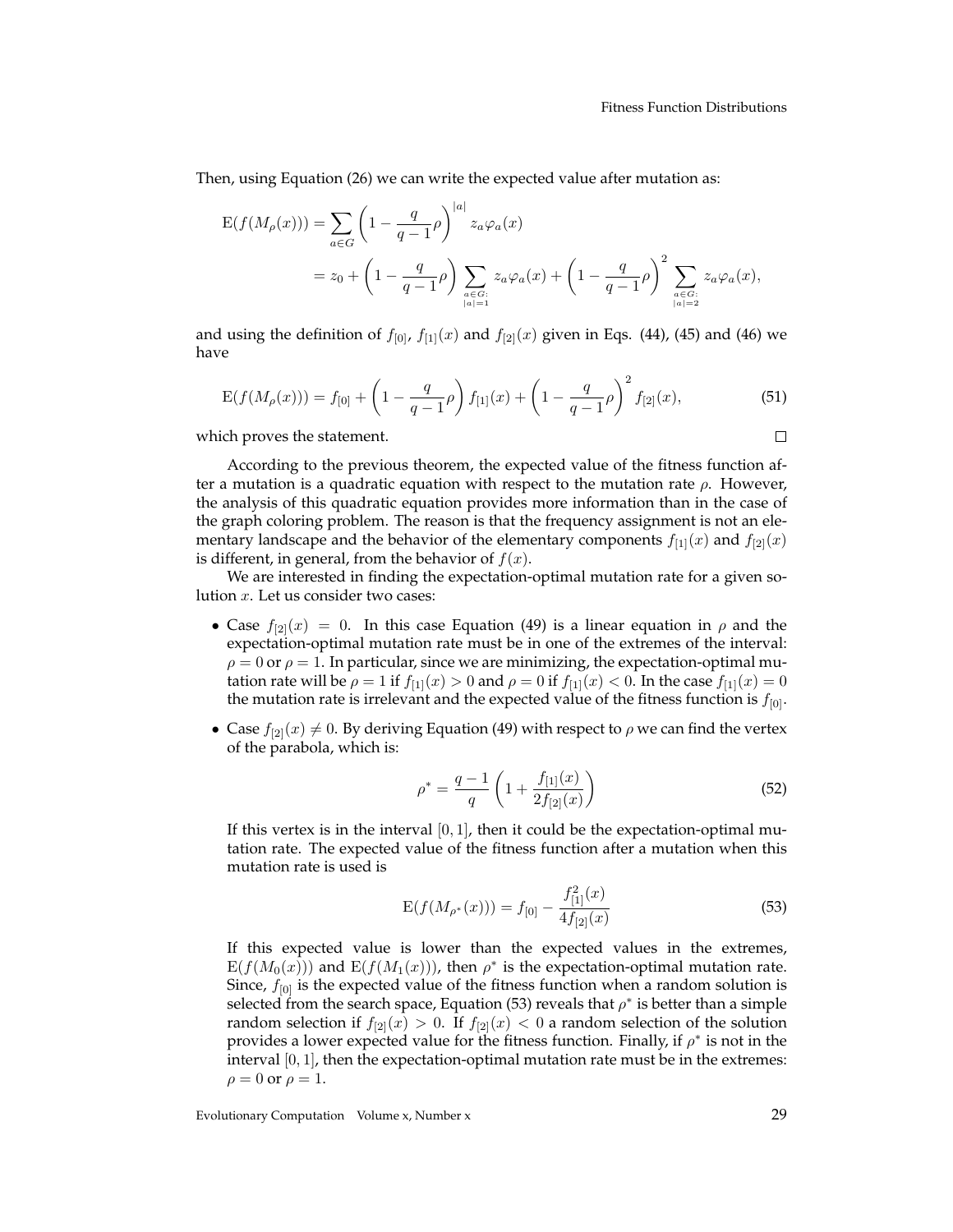#### **8 Conclusions**

In this work we have provided closed-form formulas and algorithms for computing the exact moments of the frequency distribution for functions with bounded epistasis defined over length-*n* strings of a finite alphabet. The results presented in this paper are relevant in the context of combinatorial optimization problems in which candidate solutions are represented by  $q$ -ary strings.

In addition to the moments, we also derived an exact expression for the expected value of the fitness function after the application of a mutation operator. Using this expression it is possible to compute the mutation rate for which this expected value is optimum. These derivations are mainly of theoretical interest, and we present them as a step toward a more rigorous understanding of the statistics of combinatorial search spaces. However, we also have briefly discussed potential practical applications of this work. In particular, we presented a connection to previous work on approximating fitness distributions using a linear program that could in principle allow one to estimate the mutation rate that maximizes the probability of producing an offspring that has improving fitness. This result could be used for finding good parameter values during search, but it might also be useful for finding lower bounds on the probability of improvement, and therefore an upper bound for the runtime of a simple evolutionary algorithm. We leave this as an open research question.

Finally, we applied the derivations to the graph coloring problem, a well-known NP-hard problem, and the frequency assignment problem, another NP-hard problem with relevance in the telecommunication industry. For both problems, we presented exact closed-form formulas for the average value of the fitness function in Hamming regions around any state. We also derived, in both cases, the exact formula for the expected fitness of an offspring produced by uniform mutation at a specific rate and discussed the results obtained.

#### **Acknowledgments**

This work has been partially funded by the Spanish Ministry of Science and Innovation and FEDER under contract TIN2008-06491-C04-01 (the M<sup>∗</sup> project), by the Andalusian Government under contract P07-TIC-03044 (DIRICOM project), and by the Air Force Office of Scientific Research, Air Force Materiel Command, USAF, under grant number FA9550-08-1-0422. The U.S. Government is authorized to reproduce and distribute reprints for Governmental purposes notwithstanding any copyright notation thereon.

The authors would also like to thank the organizers and participants of the seminar on Theory of Evolutionary Algorithms (10361) at Schloß Dagstuhl - Leibniz Center for Informatics.

#### **References**

- Aardal, K. I., van Hoesen, S. P. M., Koster, A. M. C. A., Mannino, C., and Sassano, A. (2003). Models and solution techniques for frequency assignment problems. *4OR*, 1(4):261 – 317.
- Bäck, T. (1992). The interaction of mutation rate, selection, and self-adaptation within a genetic algorithm. In Männer, R. and Manderick, B., editors, Parallel Problem Solving from Nature 2, pages 85–94, Amsterdam. Elsevier.
- Böttcher, S., Doerr, B., and Neumann, F. (2010). Optimal fixed and adaptive mutation rates for the leadingones problem. In Schaefer, R., Cotta, C., Kolodziej, J., and Rudolph, G., editors, *PPSN (1)*, volume 6238 of *Lecture Notes in Computer Science*, pages 1–10. Springer.
- Chicano, F. and Alba, E. (2011). Exact computation of the expectation curves of the bit-flip mutation using landscapes theory. In Krasnogor, N. and Lanzi, P. L., editors, *Proceedings of the Thirteenth Annual Conference on Genetic and Evolutionary Computation*, pages 2027–2034, Dublin, Ireland. ACM.